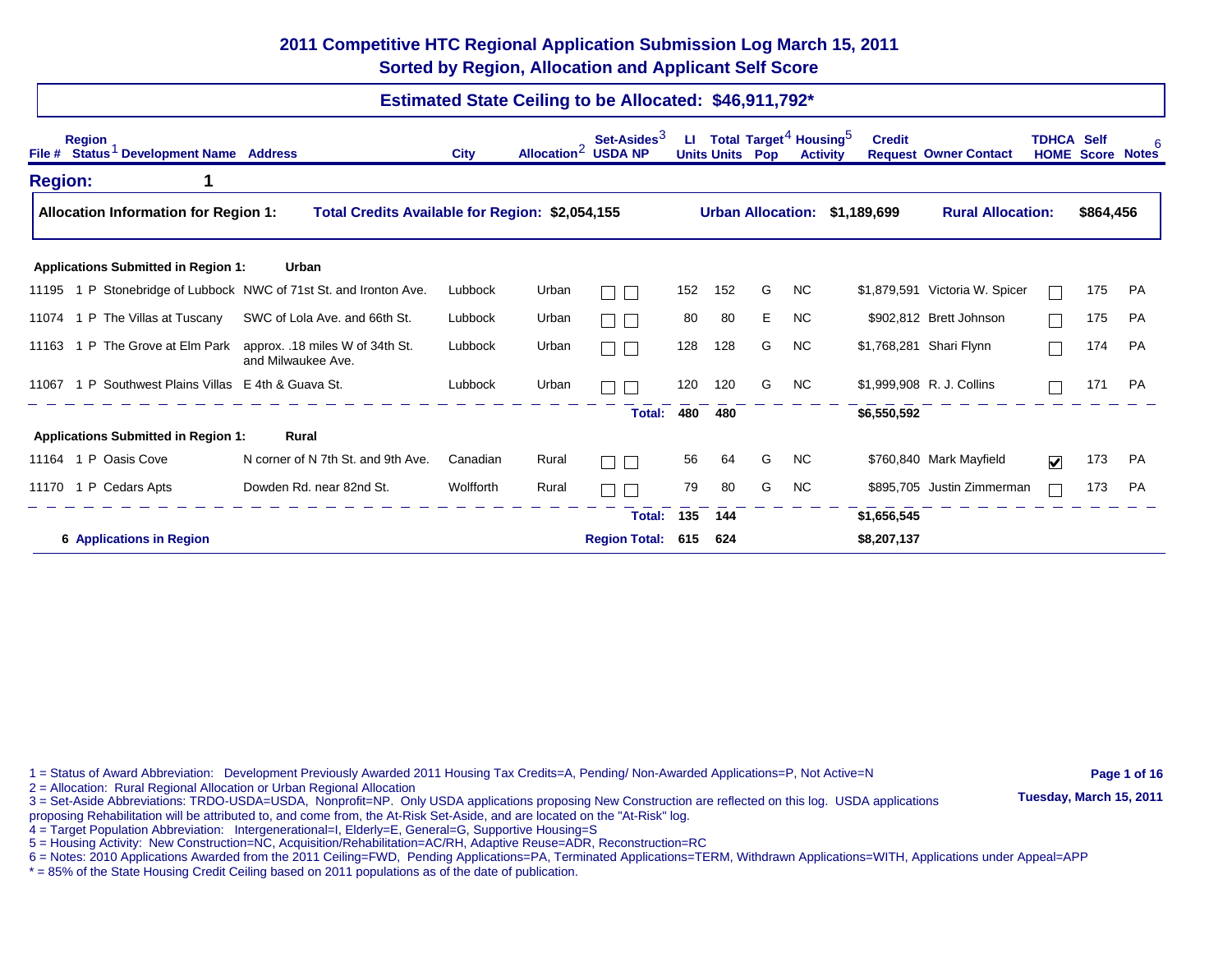|                | <b>Region</b> | File # Status <sup>1</sup> Development Name Address   |                                                              | <b>City</b>          | Allocation <sup>2</sup> | Set-Asides <sup>3</sup><br><b>USDA NP</b> | ш   | <b>Units Units</b>       | Pop | Total Target <sup>4</sup> Housing <sup>5</sup><br><b>Activity</b> | <b>Credit</b> | <b>Request Owner Contact</b>  | <b>TDHCA Self</b>       | <b>HOME Score Notes</b> | 6         |
|----------------|---------------|-------------------------------------------------------|--------------------------------------------------------------|----------------------|-------------------------|-------------------------------------------|-----|--------------------------|-----|-------------------------------------------------------------------|---------------|-------------------------------|-------------------------|-------------------------|-----------|
| <b>Region:</b> |               | $\mathbf{2}$                                          |                                                              |                      |                         |                                           |     |                          |     |                                                                   |               |                               |                         |                         |           |
|                |               | <b>Allocation Information for Region 2:</b>           | Total Credits Available for Region: \$1,268,773              |                      |                         |                                           |     | <b>Urban Allocation:</b> |     |                                                                   | \$703,775     | <b>Rural Allocation:</b>      |                         | \$564,998               |           |
|                |               | <b>Applications Submitted in Region 2:</b>            | Urban                                                        |                      |                         |                                           |     |                          |     |                                                                   |               |                               |                         |                         |           |
|                |               | 11246 2 P Tylor Grand                                 | 4249 Catclaw Drive                                           | Abilene              | Urban                   |                                           | 119 | 120                      | G   | <b>NC</b>                                                         |               | \$1,395,109 Louis Wolfson III |                         | 174                     | PA        |
|                |               | 11180 2 P Rainy Creek Apts                            | Griffith Rd. at Scottish Rd.                                 | Abilene              | Urban                   | $\mathbf{I}$                              | 84  | 84                       | G   | <b>NC</b>                                                         |               | \$967,134 Justin Zimmerman    |                         | 169                     | PA        |
|                |               | 11066 2 P Anson Park III                              | 2820 Old Anson Rd.                                           | Abilene              | Urban                   |                                           | 76  | 80                       | G   | <b>NC</b>                                                         |               | \$1,068,981 Jay Collins       |                         | 169                     | PA        |
| 11089          |               | 2 P Parkstone Senior<br>Village Phase II              | 1401 W Rathgeber Rd.                                         | <b>Wichita Falls</b> | Urban                   |                                           | 64  | 64                       | E   | <b>NC</b>                                                         |               | \$711,405 Randy Stevenson     |                         | 159                     | <b>PA</b> |
|                |               |                                                       |                                                              |                      |                         | <b>Total:</b>                             | 343 | 348                      |     |                                                                   | \$4,142,629   |                               |                         |                         |           |
|                |               | <b>Applications Submitted in Region 2:</b>            | Rural                                                        |                      |                         |                                           |     |                          |     |                                                                   |               |                               |                         |                         |           |
| 11061          |               | 2 P Pioneer Crossing for<br><b>Seniors Burkburnet</b> | 1100 Christie Ln.                                            | <b>Burkburnett</b>   | Rural                   | $\Box$                                    | 80  | 80                       | E   | <b>NC</b>                                                         |               | \$950,004 Noorallah Jooma     | $\overline{\mathbf{v}}$ | 174                     | PA        |
|                |               | 11076 2 P Saddlebrook Apts                            | SE Quadrant of Preston and<br>Kramer                         | <b>Burkburnett</b>   | Rural                   | Г                                         | 80  | 80                       | G   | <b>NC</b>                                                         |               | \$990,345 Brett Johnson       | $\blacktriangledown$    | 174                     | <b>PA</b> |
| 11028          |               | 2 P Villas of Brownwood<br>Apts. II                   | 4200 block Hwy 377 S                                         | Brownwood            | Rural                   | Г                                         | 36  | 36                       | G   | <b>NC</b>                                                         |               | \$456,188 Lucille Jones       | $\overline{\mathbf{v}}$ | 167                     | <b>PA</b> |
|                |               |                                                       | 11173 2 P Whispering Pines Apts. Davis Ln. and W Austin Ave. | Brownwood            | Rural                   |                                           | 79  | 80                       | G   | <b>NC</b>                                                         |               | \$928,933 Kelly Holden        |                         | 164                     | <b>PA</b> |
|                |               |                                                       |                                                              |                      |                         | Total:                                    | 275 | 276                      |     |                                                                   | \$3,325,470   |                               |                         |                         |           |
|                |               | 8 Applications in Region                              |                                                              |                      |                         | <b>Region Total:</b>                      | 618 | 624                      |     |                                                                   | \$7,468,099   |                               |                         |                         |           |

1 = Status of Award Abbreviation: Development Previously Awarded 2011 Housing Tax Credits=A, Pending/ Non-Awarded Applications=P, Not Active=N **Page 2 of 16** 

2 = Allocation: Rural Regional Allocation or Urban Regional Allocation<br>3 = Set-Aside Abbreviations: TRDO-USDA=USDA, Nonprofit=NP. Only USDA applications proposing New Construction are reflected on this log. USDA applicatio

proposing Rehabilitation will be attributed to, and come from, the At-Risk Set-Aside, and are located on the "At-Risk" log.

4 = Target Population Abbreviation: Intergenerational=I, Elderly=E, General=G, Supportive Housing=S

5 = Housing Activity: New Construction=NC, Acquisition/Rehabilitation=AC/RH, Adaptive Reuse=ADR, Reconstruction=RC

6 = Notes: 2010 Applications Awarded from the 2011 Ceiling=FWD, Pending Applications=PA, Terminated Applications=TERM, Withdrawn Applications=WITH, Applications under Appeal=APP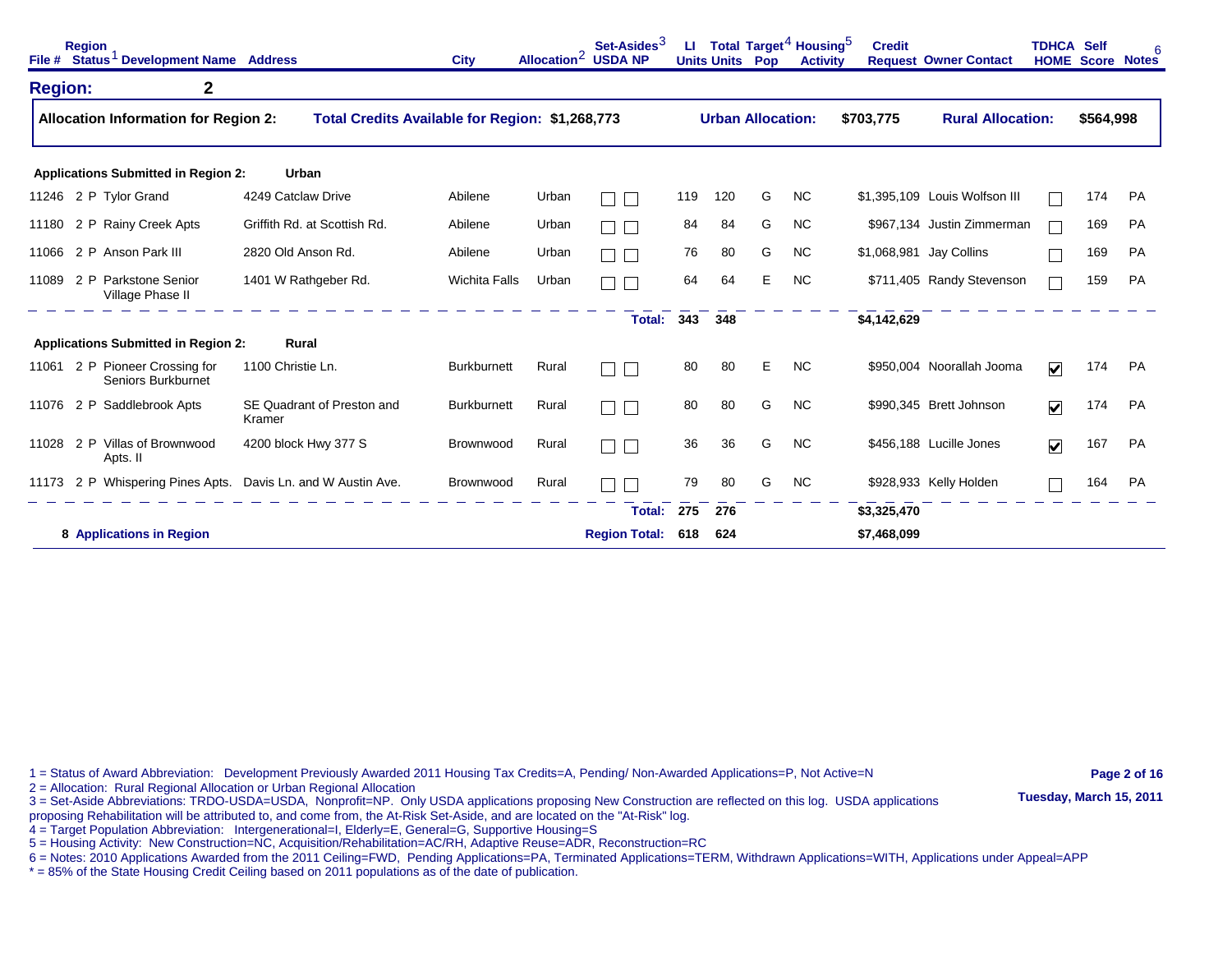|                | <b>Region</b> | File # Status <sup>1</sup> Development Name Address |                                                                                          | <b>City</b> | Allocation <sup>2</sup> | Set-Asides <sup>3</sup><br><b>USDA NP</b> |     | <b>Units Units Pop</b>   |   | LI Total Target <sup>4</sup> Housing <sup>5</sup><br><b>Activity</b> | <b>Credit</b>          | <b>Request Owner Contact</b>  | <b>TDHCA Self</b>    | <b>HOME Score Notes</b> |            |
|----------------|---------------|-----------------------------------------------------|------------------------------------------------------------------------------------------|-------------|-------------------------|-------------------------------------------|-----|--------------------------|---|----------------------------------------------------------------------|------------------------|-------------------------------|----------------------|-------------------------|------------|
| <b>Region:</b> |               | 3                                                   |                                                                                          |             |                         |                                           |     |                          |   |                                                                      |                        |                               |                      |                         |            |
|                |               | <b>Allocation Information for Region 3:</b>         | Total Credits Available for Region: \$10,117,034                                         |             |                         |                                           |     | <b>Urban Allocation:</b> |   |                                                                      | \$8,946,980            | Rural Allocation: \$1,170,054 |                      |                         |            |
|                |               | <b>Applications Submitted in Region 3:</b>          | Urban                                                                                    |             |                         |                                           |     |                          |   |                                                                      |                        |                               |                      |                         |            |
|                |               | 11011 3 A Sedona Ranch                              | 6101 Old Denton Rd.                                                                      | Fort Worth  | Urban                   | $\blacktriangledown$                      | 172 | 172                      | E | <b>NC</b>                                                            |                        | \$1,940,000 Manish Verma      |                      | 300                     | <b>FWD</b> |
|                |               | 11013 3 A Evergreen Residences-<br>3800 Willow      | 3800 Willow                                                                              | Dallas      | Urban                   | $\blacktriangledown$                      | 100 | 100                      | G | SRO                                                                  |                        | \$1,151,210 Graham Greene     | $\Box$               | 300                     | <b>APP</b> |
| 11007          |               | 3 A Terrell Homes I                                 | Scattered Sites (N. of Hwy 287, E.<br>of Hwy 35W, S. of Hwy 30 and W.<br>of MLK Jr. Hwy) | Fort Worth  | Urban                   | $\blacktriangledown$                      | 54  | 54                       | G | <b>NC</b>                                                            |                        | \$1,136,782 Jesus Chapa       |                      | 300                     | <b>FWD</b> |
| 11012          |               | 3 A Hillside West Seniors                           | Near 32 Pinnacle Park Blvd.                                                              | Dallas      | Urban                   |                                           | 130 | 130                      | Е | <b>NC</b>                                                            |                        | \$1,632,728 Brandon Bolin     |                      | 300                     | <b>FWD</b> |
| 11004          |               | 3 A North Court Villas                              | South side Stonebrook Pkwy<br>between Woodstream Dr &<br>Preston Rd                      | Frisco      | Urban                   |                                           | 150 | 150                      | G | <b>NC</b>                                                            |                        | \$2,000,000 Cherno M. Nije    |                      | 300                     | <b>FWD</b> |
|                |               |                                                     |                                                                                          |             |                         | Total:                                    | 606 | 606                      |   |                                                                      | \$7,860,720            |                               |                      |                         |            |
| 11248          |               | 3 P Singing Oaks                                    | 307 N Loop 288                                                                           | Denton      | Urban                   |                                           | 122 | 126                      | G | AC/RH                                                                |                        | \$1,395,468 Mitchell Friedman |                      | 177                     | <b>PA</b>  |
| 11124          |               | 3 P Peoples El Shaddai                              | 2836 E Overton Rd.                                                                       | Dallas      | Urban                   |                                           | 100 | 100                      | G | AC/RH                                                                |                        | \$1,168,597 Jeff Huggett      |                      | 175                     | <b>PA</b>  |
| 11136          |               | 3 P Sphinx at Lawnview                              | 4120 Lawnview Ave.                                                                       | Dallas      | Urban                   |                                           | 120 | 120                      | E | <b>NC</b>                                                            | \$1,553,932 Jay O. Oji |                               |                      | 173                     | <b>PA</b>  |
| 11114          |               | 3 P Green Haus on the<br>Santa Fe Trail             | 4611 EastSide Ave.                                                                       | Dallas      | Urban                   | $\blacktriangledown$                      | 24  | 24                       | G | <b>NC</b>                                                            |                        | \$191,228 Maria Machado       |                      | 173                     | <b>PA</b>  |
|                |               | 11223 3 P The Terrace at<br>MidTowne                | SWC of George Hopper Rd. and<br>Abigail                                                  | Midlothian  | Urban                   |                                           | 84  | 96                       | Ε | <b>NC</b>                                                            |                        | \$1,037,692 Diana McIver      | $\checkmark$         | 173                     | PA         |
| 11093          |               | 3 P Artisan at Twin Creeks                          | NEC of Watters and Bray Central                                                          | Allen       | Urban                   |                                           | 166 | 166                      | Е | NC.                                                                  |                        | \$2,000,000 Sandra McGowan    |                      | 173                     | <b>PA</b>  |
|                |               | 11216 3 P The Sierra on Pioneer<br>Road             | SEC of Pioneer Rd. and Sierra Dr.                                                        | Mesquite    | Urban                   |                                           | 84  | 92                       | Ε | <b>NC</b>                                                            |                        | \$900,000 Janine Sisak        | $\blacktriangledown$ | 173                     | <b>PA</b>  |
| 11127          |               | 3 P 1400 Belleview                                  | 1401 Browder St.                                                                         | Dallas      | Urban                   |                                           | 164 | 164                      | G | <b>NC</b>                                                            |                        | \$2,000,000 Kristian Teleki   |                      | 172                     | <b>PA</b>  |
| 11098          |               | 3 P Hatcher Square                                  | NWC of Scyene Rd. at Hatcher<br>Blvd.                                                    | Dallas      | Urban                   |                                           | 136 | 136                      | G | <b>NC</b>                                                            |                        | \$2,000,000 Jon Edmonds       |                      | 172                     | <b>PA</b>  |
| 11145          | 3 P           | Evergreen at Marsh<br>Lane                          | Approx 2800 Block of Running<br>Duke Drive                                               | Carrollton  | Urban                   | $\blacktriangledown$                      | 140 | 140                      | Е | <b>NC</b>                                                            |                        | \$2,000,000 Don Maison        | $\blacktriangledown$ | 172                     | <b>PA</b>  |

1 = Status of Award Abbreviation: Development Previously Awarded 2011 Housing Tax Credits=A, Pending/ Non-Awarded Applications=P, Not Active=N **Page 3 of 16** 

2 = Allocation: Rural Regional Allocation or Urban Regional Allocation<br>3 = Set-Aside Abbreviations: TRDO-USDA=USDA, Nonprofit=NP. Only USDA applications proposing New Construction are reflected on this log. USDA applicatio

proposing Rehabilitation will be attributed to, and come from, the At-Risk Set-Aside, and are located on the "At-Risk" log.

4 = Target Population Abbreviation: Intergenerational=I, Elderly=E, General=G, Supportive Housing=S

5 = Housing Activity: New Construction=NC, Acquisition/Rehabilitation=AC/RH, Adaptive Reuse=ADR, Reconstruction=RC

6 = Notes: 2010 Applications Awarded from the 2011 Ceiling=FWD, Pending Applications=PA, Terminated Applications=TERM, Withdrawn Applications=WITH, Applications under Appeal=APP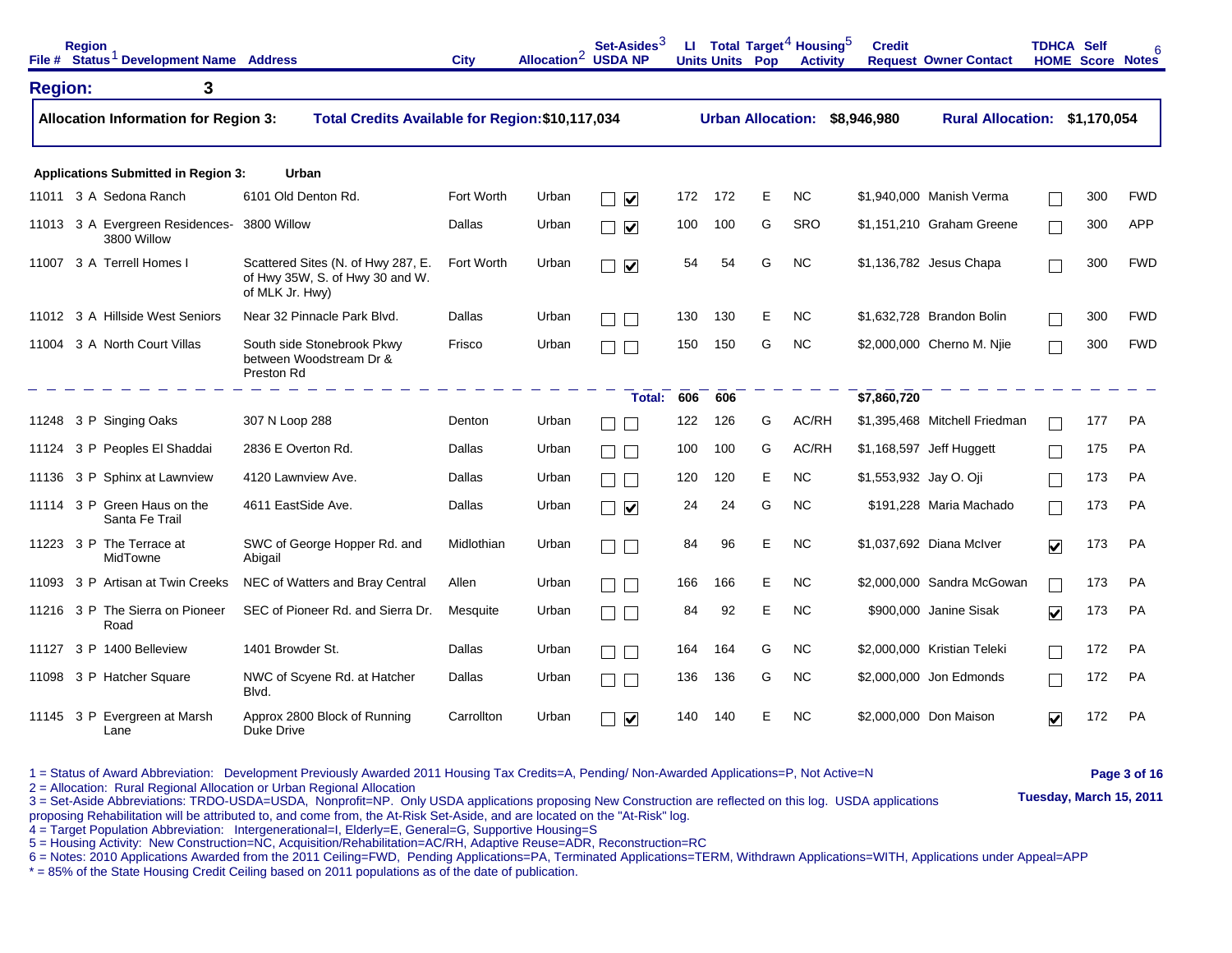|       | <b>Region</b><br>File # Status <sup>1</sup> Development Name Address |                                                                                                                          | <b>City</b>          | Allocation <sup>2</sup> | Set-Asides $^3$<br><b>USDA NP</b> | ш   | <b>Units Units</b> | Pop | Total Target <sup>4</sup> Housing <sup>5</sup><br><b>Activity</b> | <b>Credit</b>           | <b>Request Owner Contact</b>            | <b>TDHCA Self</b><br><b>HOME Score Notes</b> |     | F          |
|-------|----------------------------------------------------------------------|--------------------------------------------------------------------------------------------------------------------------|----------------------|-------------------------|-----------------------------------|-----|--------------------|-----|-------------------------------------------------------------------|-------------------------|-----------------------------------------|----------------------------------------------|-----|------------|
|       | 11056 3 P St. Paul Apts                                              | 1801 Young St. & 1818 Wood St.                                                                                           | Dallas               | Urban                   |                                   | 146 | 146                | G   | <b>NC</b>                                                         |                         | \$1,408,163 Lawrence E.<br>Hamilton III |                                              | 172 | PA         |
|       | 11142 3 P Veterans Place                                             | 4623 S Lancaster Rd.                                                                                                     | Dallas               | Urban                   |                                   | 150 | 150                | G   | <b>NC</b>                                                         |                         | \$1,703,127 Yigal Lelah                 |                                              | 172 | <b>PA</b>  |
|       | 11183 3 P Lakeside Village<br><b>Homes</b>                           | Scattered sites bordered by W<br>Vickery Blvd., W Rosedale St.,<br>Bryant Irvin Rd., Camp Bowie W<br>Blvd. and Hulen St. | Fort Worth           | Urban                   |                                   | 36  | 36                 | G   | <b>NC</b>                                                         |                         | \$733,139 Jesus Chapa                   |                                              | 171 | PA         |
| 11139 | 3 P Champion Homes at<br>Copperidge                                  | 5522 Maple Ave.                                                                                                          | Dallas               | Urban                   |                                   | 126 | 252                | G   | <b>NC</b>                                                         |                         | \$1,882,307 Saleem Jafar                |                                              | 170 | PA         |
| 11107 | 3 P Kinwest Manor                                                    | 1500 block of Kinwest Pkwy                                                                                               | Irving               | Urban                   | $\blacktriangledown$              | 156 | 156                | Е   | <b>NC</b>                                                         |                         | \$1,913,438 Bradley Kyles               |                                              | 169 | PA         |
|       | 11178 3 P Esperanza Cove<br>Senior Apts                              | 2819 E Belknap St.                                                                                                       | Fort Worth           | Urban                   | $\blacktriangledown$<br>$\Box$    | 61  | 61                 | Е   | <b>NC</b>                                                         |                         | \$775,979 Jesus Chapa                   |                                              | 168 | <b>PA</b>  |
|       | 11205 3 P Hawk Ridge Apts                                            | 9200 block of Dale Ln.                                                                                                   | White<br>Settlement  | Urban                   |                                   | 144 | 144                | G   | <b>NC</b>                                                         | \$1,468,620 Bert Magill |                                         |                                              | 165 | <b>PA</b>  |
|       | 11262 3 P The Millennium -<br>McKinney                               | McKinney Ranch Rd. and Stacy<br>Rd.                                                                                      | McKinney             | Urban                   |                                   | 172 | 172                | G   | NC.                                                               |                         | \$2,000,000 Brandon Bolin               |                                              | 153 | PA         |
|       | 11244 3 P E2 Flats                                                   | 211 N Ervay                                                                                                              | Dallas               | Urban                   |                                   | 119 | 119                | G   | <b>ADR</b>                                                        |                         | \$1,759,015 Bill Newsome                |                                              | 146 | <b>PA</b>  |
|       |                                                                      |                                                                                                                          |                      |                         | Total: 2,250 2,400                |     |                    |     |                                                                   | \$27,890,705            |                                         |                                              |     |            |
|       | <b>Applications Submitted in Region 3:</b>                           | Rural                                                                                                                    |                      |                         |                                   |     |                    |     |                                                                   |                         |                                         |                                              |     |            |
|       |                                                                      | 11005 3 A Silver Spring at Forney SEC of FM 548 and Reeder Ln.                                                           | Forney               | Rural                   |                                   | 80  | 80                 | Е   | <b>NC</b>                                                         |                         | \$802,682 Alice Wong                    |                                              | 300 | <b>FWD</b> |
|       |                                                                      |                                                                                                                          |                      |                         | Total:                            | 80  | 80                 |     |                                                                   | \$802,682               |                                         |                                              |     |            |
|       | 11122 3 P Silver Spring Grand<br>Heritage                            | SWC of Hwy 78 and CR 484                                                                                                 | Lavon                | Rural                   |                                   | 80  | 80                 | Е   | <b>NC</b>                                                         |                         | \$986,853 Alice Wong                    |                                              | 172 | PA         |
|       | 11062 3 P Pioneer Crossing for<br><b>Seniors Mineral Wells</b>       | 1500 Martin Luther King Street                                                                                           | <b>Mineral Wells</b> | Rural                   | $\mathbf{L}$                      | 36  | 36                 | Е   | <b>NC</b>                                                         |                         | \$517,747 Noorallah Jooma               | $\blacktriangledown$                         | 172 | PA         |
|       | 11175 3 P Three Forks Ranch                                          | US Hwy 175 and State Hwy 34                                                                                              | Kaufman              | Rural                   | $\Box$ $\blacktriangledown$       | 80  | 80                 | Е   | <b>NC</b>                                                         |                         | \$939,820 Monique Allen                 |                                              | 171 | PA         |
|       | 11171 3 P South Fork Apts                                            | Lockhart Rd. at W Washington St.                                                                                         | Stephenville         | Rural                   |                                   | 59  | 60                 | G   | <b>NC</b>                                                         |                         | \$729,975 Justin Zimmerman              |                                              | 171 | <b>PA</b>  |
| 11222 | 3 P Westway Place                                                    | 44th St., off W Park Row                                                                                                 | Corsicana            | Rural                   |                                   | 36  | 36                 | G   | <b>NC</b>                                                         |                         | \$546,156 Emanuel H.<br>Glockzin, Jr.   | $\blacktriangledown$                         | 166 | PA         |
|       | 11230 3 P West Park Senior<br>Housing                                | W Park Row and 44th St.                                                                                                  | Corsicana            | Rural                   | $\blacktriangledown$              | 48  | 48                 | Е   | <b>NC</b>                                                         |                         | \$636,948 Emanuel H.<br>Glockzin, Jr.   | $\blacktriangledown$                         | 166 | PA         |

1 = Status of Award Abbreviation: Development Previously Awarded 2011 Housing Tax Credits=A, Pending/ Non-Awarded Applications=P, Not Active=N **Page 4 of 16** 

2 = Allocation: Rural Regional Allocation or Urban Regional Allocation - Procedure Detection: Rural Regional Allocation: Procedure Detection: Rural Regional Allocation: Tube of Urban Regional Allocation<br>3 = Set-Aside Abbre proposing Rehabilitation will be attributed to, and come from, the At-Risk Set-Aside, and are located on the "At-Risk" log.

4 = Target Population Abbreviation: Intergenerational=I, Elderly=E, General=G, Supportive Housing=S

5 = Housing Activity: New Construction=NC, Acquisition/Rehabilitation=AC/RH, Adaptive Reuse=ADR, Reconstruction=RC

6 = Notes: 2010 Applications Awarded from the 2011 Ceiling=FWD, Pending Applications=PA, Terminated Applications=TERM, Withdrawn Applications=WITH, Applications under Appeal=APP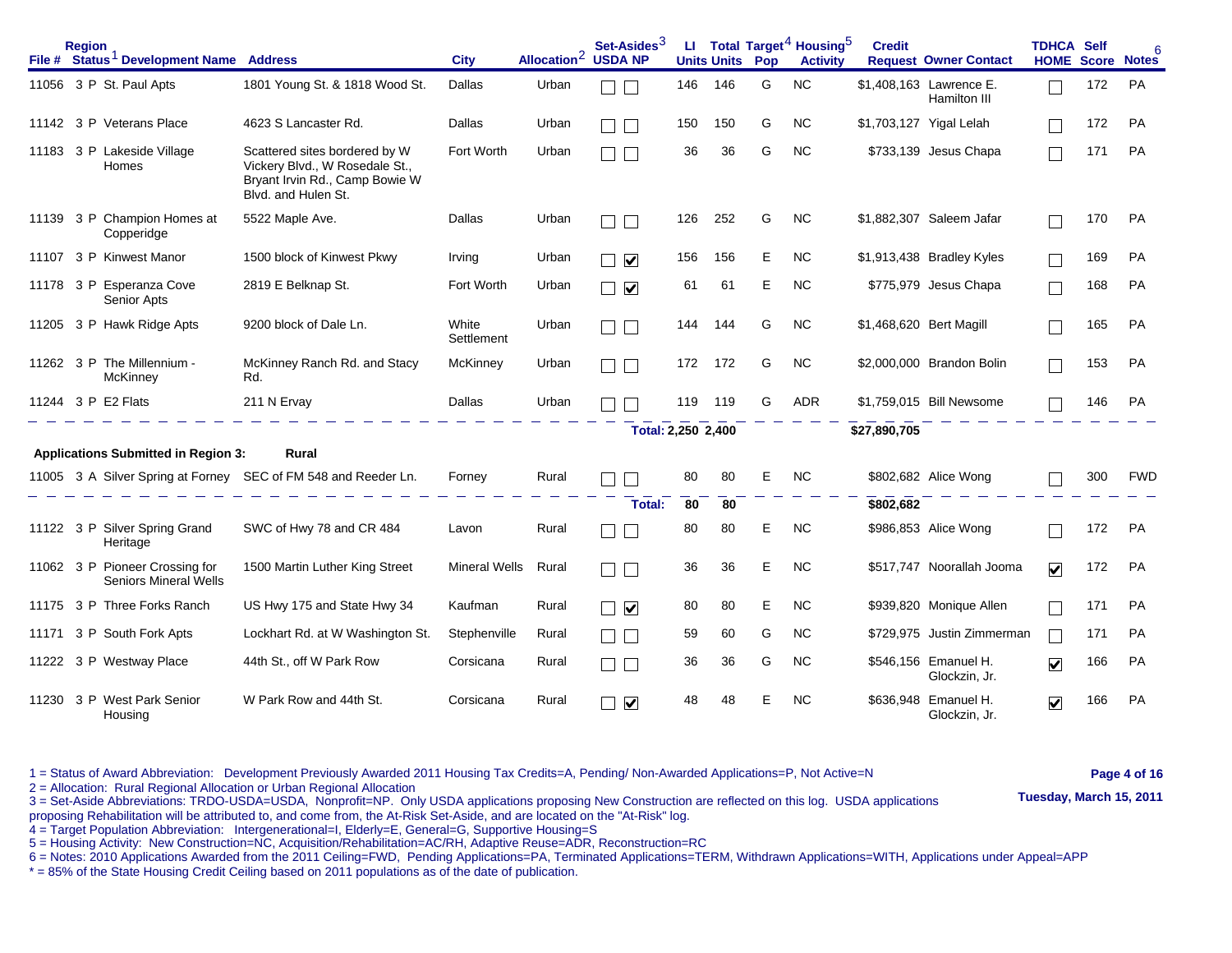| <b>Region</b> | File # Status Development Name Address   |                                                           | City | Allocation $\leq$ USDA NP | Set-Asides <sup>3</sup>          |     | <b>Units Units Pop</b> |   | LI Total Target <sup>4</sup> Housing <sup>5</sup><br><b>Activity</b> | <b>Credit</b> | <b>Request Owner Contact</b>    | <b>TDHCA Self</b> |     | 6<br><b>HOME Score Notes</b> |
|---------------|------------------------------------------|-----------------------------------------------------------|------|---------------------------|----------------------------------|-----|------------------------|---|----------------------------------------------------------------------|---------------|---------------------------------|-------------------|-----|------------------------------|
|               | 11020 3 P The Grand Texan-<br>Waxahachie | SEC of U.S. Hwy 77 and Park Hills Waxahachie Rural<br>Dr. |      |                           | $\Box$ $\Box$                    | 65  | 80                     | E | NC.                                                                  |               | \$705,431 Kenneth H. Mitchell □ |                   | 156 | PA                           |
|               |                                          |                                                           |      |                           | Total:                           | 404 | - 420                  |   |                                                                      | \$5,062,930   |                                 |                   |     |                              |
|               | 32 Applications in Region                |                                                           |      |                           | <b>Region Total: 3,340 3,506</b> |     |                        |   |                                                                      | \$41,617,037  |                                 |                   |     |                              |

1 = Status of Award Abbreviation: Development Previously Awarded 2011 Housing Tax Credits=A, Pending/ Non-Awarded Applications=P, Not Active=N **Page 5 of 16** 

2 = Allocation: Rural Regional Allocation or Urban Regional Allocation<br>3 = Set-Aside Abbreviations: TRDO-USDA=USDA, Nonprofit=NP. Only USDA applications proposing New Construction are reflected on this log. USDA applicatio

proposing Rehabilitation will be attributed to, and come from, the At-Risk Set-Aside, and are located on the "At-Risk" log.

4 = Target Population Abbreviation: Intergenerational=I, Elderly=E, General=G, Supportive Housing=S

5 = Housing Activity: New Construction=NC, Acquisition/Rehabilitation=AC/RH, Adaptive Reuse=ADR, Reconstruction=RC

6 = Notes: 2010 Applications Awarded from the 2011 Ceiling=FWD, Pending Applications=PA, Terminated Applications=TERM, Withdrawn Applications=WITH, Applications under Appeal=APP<br>6 = Notes: 2010 Applications Awarded from th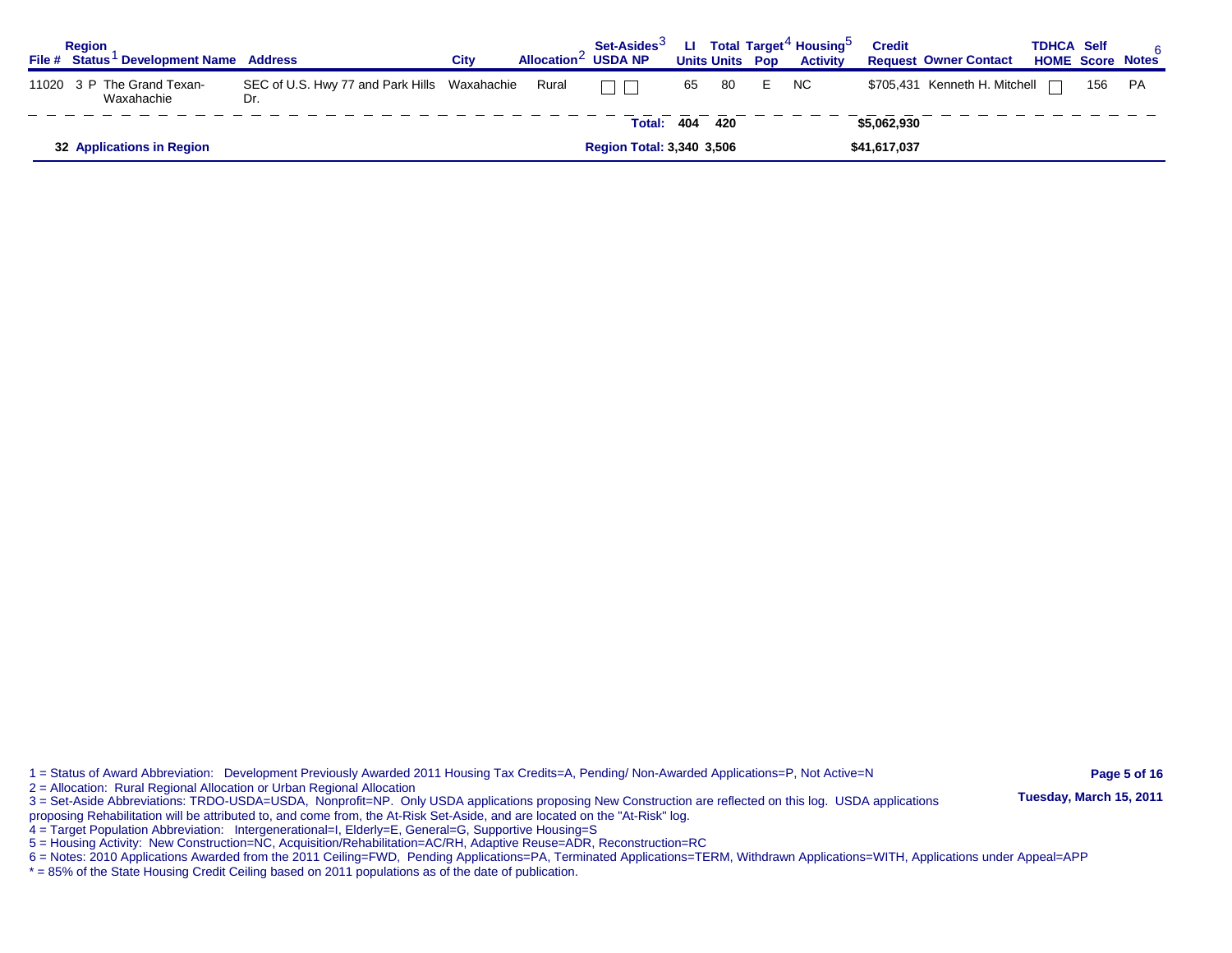| <b>Region</b>        | File # Status <sup>1</sup> Development Name Address |                                                 | <b>City</b>                  |       | Set-Asides <sup>3</sup><br>Allocation <sup>2</sup> USDA NP | ш   | <b>Units Units</b>       | Pop | Total Target <sup>4</sup> Housing <sup>5</sup><br><b>Activity</b> | <b>Credit</b> | <b>Request Owner Contact</b>          |                         | <b>TDHCA Self</b><br><b>HOME Score Notes</b> | 6  |
|----------------------|-----------------------------------------------------|-------------------------------------------------|------------------------------|-------|------------------------------------------------------------|-----|--------------------------|-----|-------------------------------------------------------------------|---------------|---------------------------------------|-------------------------|----------------------------------------------|----|
| <b>Region:</b>       | 4                                                   |                                                 |                              |       |                                                            |     |                          |     |                                                                   |               |                                       |                         |                                              |    |
|                      | <b>Allocation Information for Region 4:</b>         | Total Credits Available for Region: \$2,083,120 |                              |       |                                                            |     | <b>Urban Allocation:</b> |     |                                                                   | \$795,395     | Rural Allocation: \$1,287,725         |                         |                                              |    |
|                      | <b>Applications Submitted in Region 4:</b>          | Urban                                           |                              |       |                                                            |     |                          |     |                                                                   |               |                                       |                         |                                              |    |
| 11245 4 P Bar T Apts |                                                     | NW Quadrant of Bill Owens and<br>Heather        | Longview                     | Urban |                                                            | 115 | 116                      | G   | NC.                                                               |               | \$1,396,034 Michael Wohl              |                         | 173                                          | PA |
|                      | 11097 4 P RoseHill Ridge                            | 1125 Stuckey                                    | Texarkana                    | Urban | $\blacktriangledown$                                       | 122 | 122                      | G   |                                                                   |               | AC/RH/RC \$2,000,000 Naomi W. Byrne   |                         | 170                                          | PA |
|                      |                                                     |                                                 |                              |       | <b>Total:</b>                                              | 237 | 238                      |     |                                                                   | \$3,396,034   |                                       |                         |                                              |    |
|                      | <b>Applications Submitted in Region 4:</b>          | Rural                                           |                              |       |                                                            |     |                          |     |                                                                   |               |                                       |                         |                                              |    |
|                      | 11221 4 P Stonebridge Place                         | S Royall St.                                    | Palestine                    | Rural | $\blacktriangledown$<br>h.                                 | 76  | -80                      | Е   | <b>NC</b>                                                         |               | \$975,341 Emanuel H.<br>Glockzin, Jr. | $\blacktriangledown$    | 166                                          | PA |
| 11138                | 4 P SilverLeaf at Gun<br><b>Barrel City</b>         | 400 Block Church St.                            | <b>Gun Barrel City Rural</b> |       | $\Box$                                                     | 80  | 80                       | Е   | NC.                                                               |               | \$941,119 J Michael Sugrue            | $\overline{\mathbf{v}}$ | 163                                          | PA |
|                      |                                                     |                                                 |                              |       | Total:                                                     | 156 | 160                      |     |                                                                   | \$1,916,460   |                                       |                         |                                              |    |
|                      | 4 Applications in Region                            |                                                 |                              |       | <b>Region Total:</b>                                       | 393 | 398                      |     |                                                                   | \$5,312,494   |                                       |                         |                                              |    |

1 = Status of Award Abbreviation: Development Previously Awarded 2011 Housing Tax Credits=A, Pending/ Non-Awarded Applications=P, Not Active=N **Page 6 of 16** 

2 = Allocation: Rural Regional Allocation or Urban Regional Allocation<br>3 = Set-Aside Abbreviations: TRDO-USDA=USDA, Nonprofit=NP. Only USDA applications proposing New Construction are reflected on this log. USDA applicatio

proposing Rehabilitation will be attributed to, and come from, the At-Risk Set-Aside, and are located on the "At-Risk" log.

4 = Target Population Abbreviation: Intergenerational=I, Elderly=E, General=G, Supportive Housing=S

5 = Housing Activity: New Construction=NC, Acquisition/Rehabilitation=AC/RH, Adaptive Reuse=ADR, Reconstruction=RC

6 = Notes: 2010 Applications Awarded from the 2011 Ceiling=FWD, Pending Applications=PA, Terminated Applications=TERM, Withdrawn Applications=WITH, Applications under Appeal=APP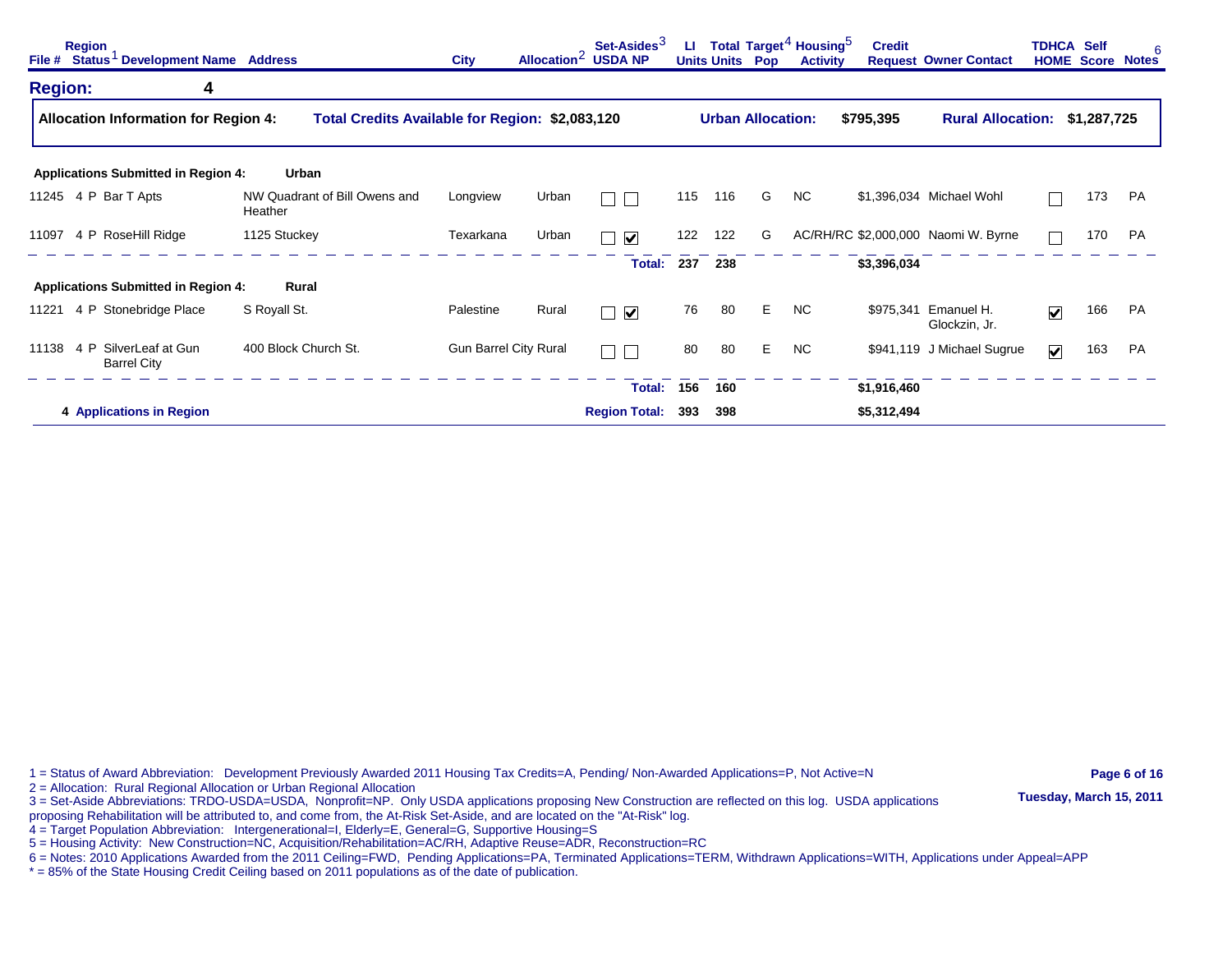| File #         | <b>Region</b><br>Status <sup>1</sup> Development Name Address |                                                                     | <b>City</b>        |       | Set-Asides <sup>3</sup><br>Allocation <sup>2</sup> USDA NP | ш   | <b>Units Units</b> | Pop                      | Total Target <sup>4</sup> Housing <sup>5</sup><br><b>Activity</b> | <b>Credit</b>         | <b>Request Owner Contact</b>   | <b>TDHCA Self</b>       |           | 6<br><b>HOME Score Notes</b> |
|----------------|---------------------------------------------------------------|---------------------------------------------------------------------|--------------------|-------|------------------------------------------------------------|-----|--------------------|--------------------------|-------------------------------------------------------------------|-----------------------|--------------------------------|-------------------------|-----------|------------------------------|
| <b>Region:</b> | 5                                                             |                                                                     |                    |       |                                                            |     |                    |                          |                                                                   |                       |                                |                         |           |                              |
|                | <b>Allocation Information for Region 5:</b>                   | Total Credits Available for Region: \$1,591,720                     |                    |       |                                                            |     |                    | <b>Urban Allocation:</b> |                                                                   | \$758,501             | <b>Rural Allocation:</b>       |                         | \$833,219 |                              |
|                | <b>Applications Submitted in Region 5:</b>                    | Urban                                                               |                    |       |                                                            |     |                    |                          |                                                                   |                       |                                |                         |           |                              |
| 11054          | 5 P Beaumont Place of<br>Grace                                | approx. 4400 Warren St.                                             | Beaumont           | Urban |                                                            | 112 | 128                | Е                        | N <sub>C</sub>                                                    |                       | \$1,705,637 Christopher Akbari |                         | 173       | PA                           |
| 11185          | 5 P Azure Pointe                                              | Hwy 69/96 & Chinn Ln.                                               | Beaumont           | Urban | $\blacktriangledown$                                       | 140 | 140                | G                        | N <sub>C</sub>                                                    | \$1,962,797 Lori Hall |                                |                         | 172       | <b>PA</b>                    |
|                |                                                               |                                                                     |                    |       | Total:                                                     | 252 | 268                |                          |                                                                   | \$3,668,434           |                                |                         |           |                              |
|                | <b>Applications Submitted in Region 5:</b>                    | Rural                                                               |                    |       |                                                            |     |                    |                          |                                                                   |                       |                                |                         |           |                              |
| 11201          |                                                               | 5 P Southwinds Senior Apts N side of Roberts Dr., W of Bland<br>Dr. | <b>Bridge City</b> | Rural |                                                            | 80  | 80                 | Е                        | <b>NC</b>                                                         |                       | \$1,000,000 Gary Maddock       |                         | 174       | PA                           |
| 11085          | 5 P Whitetail Ridge                                           | 355 FM 825                                                          | Hemphill           | Rural |                                                            | 36  | 36                 | E                        | <b>NC</b>                                                         |                       | \$479,094 Melda Bartholdi      | Г                       | 170       | <b>PA</b>                    |
| 11086          | 5 P La Belle Vie                                              | 350 ft SE of Shakespeare Ln. on<br>W side of N LHS Dr.              | Lumberton          | Rural |                                                            | 80  | 80                 | E                        | <b>NC</b>                                                         |                       | \$945,833 Donald R. Ball       | $\overline{\mathbf{v}}$ | 167       | PA                           |
|                |                                                               |                                                                     |                    |       | Total:                                                     | 196 | 196                |                          |                                                                   | \$2,424,927           |                                |                         |           |                              |
|                | 5 Applications in Region                                      |                                                                     |                    |       | <b>Region Total:</b>                                       | 448 | 464                |                          |                                                                   | \$6,093,361           |                                |                         |           |                              |

1 = Status of Award Abbreviation: Development Previously Awarded 2011 Housing Tax Credits=A, Pending/ Non-Awarded Applications=P, Not Active=N **Page 7 of 16** 

2 = Allocation: Rural Regional Allocation or Urban Regional Allocation<br>3 = Set-Aside Abbreviations: TRDO-USDA=USDA, Nonprofit=NP. Only USDA applications proposing New Construction are reflected on this log. USDA applicatio

proposing Rehabilitation will be attributed to, and come from, the At-Risk Set-Aside, and are located on the "At-Risk" log.

4 = Target Population Abbreviation: Intergenerational=I, Elderly=E, General=G, Supportive Housing=S

5 = Housing Activity: New Construction=NC, Acquisition/Rehabilitation=AC/RH, Adaptive Reuse=ADR, Reconstruction=RC

6 = Notes: 2010 Applications Awarded from the 2011 Ceiling=FWD, Pending Applications=PA, Terminated Applications=TERM, Withdrawn Applications=WITH, Applications under Appeal=APP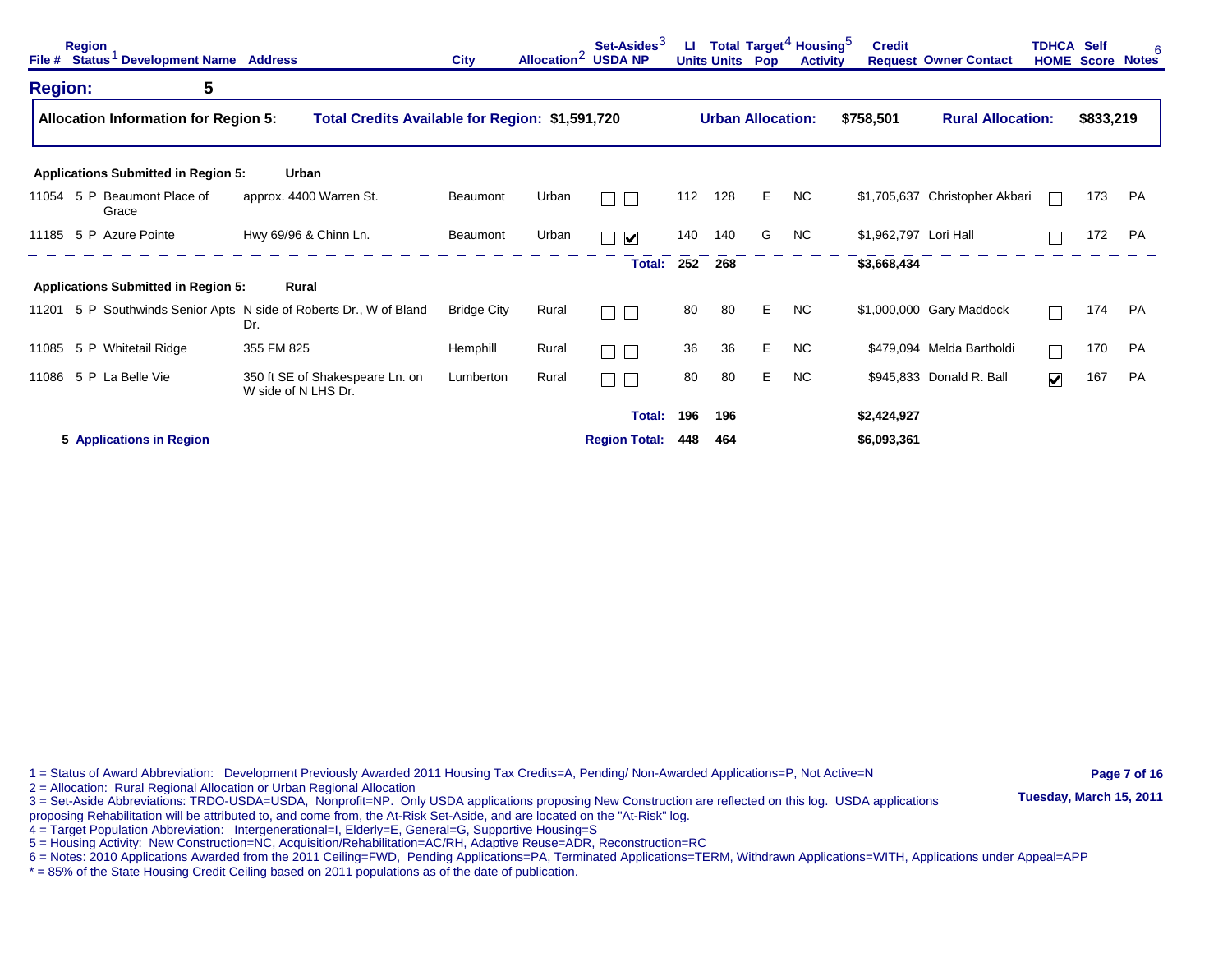|                | <b>Region</b> | File # Status <sup>1</sup> Development Name Address  |                                                                                                                                 | <b>City</b> | Allocation <sup>2</sup> | Set-Asides <sup>3</sup><br><b>USDA NP</b> |     | <b>Units Units Pop</b> |   | LI Total Target <sup>4</sup> Housing <sup>5</sup><br><b>Activity</b> | <b>Credit</b>          | <b>Request Owner Contact</b>      | <b>TDHCA Self</b> | <b>HOME Score Notes</b> |           |
|----------------|---------------|------------------------------------------------------|---------------------------------------------------------------------------------------------------------------------------------|-------------|-------------------------|-------------------------------------------|-----|------------------------|---|----------------------------------------------------------------------|------------------------|-----------------------------------|-------------------|-------------------------|-----------|
| <b>Region:</b> |               | 6                                                    |                                                                                                                                 |             |                         |                                           |     |                        |   |                                                                      |                        |                                   |                   |                         |           |
|                |               | <b>Allocation Information for Region 6:</b>          | Total Credits Available for Region: \$11,343,600                                                                                |             |                         |                                           |     |                        |   | Urban Allocation: \$10,145,991                                       |                        | Rural Allocation: \$1,197,609     |                   |                         |           |
|                |               | <b>Applications Submitted in Region 6:</b>           | Urban                                                                                                                           |             |                         |                                           |     |                        |   |                                                                      |                        |                                   |                   |                         |           |
| 11200          |               | 6 P Silvercreek II Apts                              | 4619 W 34th St.                                                                                                                 | Houston     | Urban                   |                                           | 148 | 148                    | G | AC/RH                                                                |                        | \$1,734,146 Michael Robinson      |                   | 176                     | <b>PA</b> |
| 11249          |               | 6 P Silvercreek I Apts                               | 3200 Mangum                                                                                                                     | Houston     | Urban                   |                                           | 128 | 128                    | G | AC/RH                                                                |                        | \$1,712,569 Michael Robinson      |                   | 176                     | PA        |
| 11051          |               | 6 P Sweetwater Bend                                  | NWC of Stewart Rd. at 7 Mile Rd.                                                                                                | Galveston   | Urban                   |                                           | 76  | 76                     | G | <b>NC</b>                                                            |                        | \$1,192,398 Mark Lechner          |                   | 175                     | <b>PA</b> |
| 11238          |               | 6 P The Sunningdale                                  | N side of Wellman, W of IH-45                                                                                                   | Shenandoah  | Urban                   | $\sqrt{2}$                                | 130 | 130                    | E | <b>NC</b>                                                            |                        | \$1,766,562 Keith Short           | П                 | 175                     | <b>PA</b> |
| 11024          |               | 6 P Zion Bayou                                       | 5200-5390 Airport Blvd.                                                                                                         | Houston     | Urban                   | $\blacktriangledown$                      | 84  | 84                     | G | <b>NC</b>                                                            |                        | \$1,244,374 L. David Punch        | $\mathbb{L}$      | 174                     | <b>PA</b> |
| 11193          |               | 6 P Alexander Place Apts                             | 2401 N Alexander Dr.                                                                                                            | Baytown     | Urban                   | $\blacktriangledown$                      | 36  | 36                     | G | <b>NC</b>                                                            |                        | \$610,094 Joyce Young             | $\mathbf{L}$      | 174                     | <b>PA</b> |
| 11239          |               | 6 P Sansbury Senior                                  | SWQ of Sansbury and Crabb<br>River Rd.                                                                                          | Greatwood   | Urban                   | $\mathbb{R}^n$                            | 90  | 90                     | Е | NC.                                                                  |                        | \$1,228,922 Kenneth W.<br>Fambro  |                   | 174                     | <b>PA</b> |
| 11080          |               | 6 P Hidden Valley Estates                            | NEC of Veterans Memorial Dr. &<br>Dewalt Rd.                                                                                    | Houston     | Urban                   | $\Box$                                    | 150 | 150                    | G | <b>NC</b>                                                            |                        | \$1,978,636 Cherno M. Nije        |                   | 173                     | <b>PA</b> |
|                |               | 11243 6 P HomeTowne at<br>Kingwood                   | E side of Winford Square Dr., N of<br>Kellington Dr.                                                                            | Houston     | Urban                   | $\sqrt{2}$                                | 144 | 144                    | E | <b>NC</b>                                                            |                        | \$1,573,597 Craig Spaulding       |                   | 173                     | <b>PA</b> |
|                |               | 11235 6 P HomeTowne at<br><b>Westheimer Lakes</b>    | 5.37 acres on S side FM 1093, W<br>of FM 723                                                                                    | Houston     | Urban                   |                                           | 126 | 126                    | Е | <b>NC</b>                                                            | \$1,691,058 Richard E. | <b>Simmons</b>                    |                   | 173                     | <b>PA</b> |
|                |               | 11260 6 P Bissonnet Gardens<br>Apts                  | 7500 Bissonnet                                                                                                                  | Houston     | Urban                   | $\sqrt{2}$                                | 140 | 140                    | G |                                                                      |                        | AC/RH/RC \$1,630,932 Amay Inamdar |                   | 173                     | <b>PA</b> |
| 11037          |               | 6 P Spring Trace                                     | W side Aldine Westfield Rd., N of<br>Gwenfair Dr., E of Hardy Toll Rd.,<br>S of Cypresswood Dr.                                 | Spring      | Urban                   | $\sqrt{2}$<br>$\Box$                      | 180 | 180                    | E | <b>NC</b>                                                            |                        | \$2,000,000 David Mark Koogler    |                   | 172                     | <b>PA</b> |
|                |               | 11150 6 P New Hope Housing at<br>Rittenhouse         | 7020 Stuebner Airline Rd.                                                                                                       | Houston     | Urban                   | $\blacktriangledown$<br>$\Box$            | 160 | 160                    | G | <b>NC</b>                                                            |                        | \$989,141 Joy Horak-Brown         | $\mathbb{R}^n$    | 172                     | <b>PA</b> |
|                |               | 11072 6 P The Landings at<br><b>Westheimer Lakes</b> | N side Canyon Fields Dr., W of FM<br>723                                                                                        | Houston     | Urban                   | $\Box$                                    | 96  | 96                     | G | <b>NC</b>                                                            |                        | \$1,265,692 Craig H. Lintner      |                   | 172                     | <b>PA</b> |
| 11087          |               | 6 P Tidwell Lakes Ranch                              | 15.69 acre tract approx. 1000' N of Houston<br>12900 block of Tidwell/W of the<br>approx. 9000 block of E Sam<br>Houston Pkwy N |             | Urban                   | $\overline{\phantom{a}}$                  | 94  | 95                     | G | <b>NC</b>                                                            |                        | \$1,890,742 W. Barry Kahn         |                   | 172                     | <b>PA</b> |

1 = Status of Award Abbreviation: Development Previously Awarded 2011 Housing Tax Credits=A, Pending/ Non-Awarded Applications=P, Not Active=N **Page 8 of 16 Page 8 of 16 Page 8 of 16 Page 8 of 16 Page 8 of 16 Pag** 

2 – Anocation: Nural Neglonal Anocation of Orban Neglonal Anocation<br>3 = Set-Aside Abbreviations: TRDO-USDA=USDA, Nonprofit=NP. Only USDA applications proposing New Construction are reflected on this log. USDA applications proposing Rehabilitation will be attributed to, and come from, the At-Risk Set-Aside, and are located on the "At-Risk" log.

4 = Target Population Abbreviation: Intergenerational=I, Elderly=E, General=G, Supportive Housing=S

5 = Housing Activity: New Construction=NC, Acquisition/Rehabilitation=AC/RH, Adaptive Reuse=ADR, Reconstruction=RC

6 = Notes: 2010 Applications Awarded from the 2011 Ceiling=FWD, Pending Applications=PA, Terminated Applications=TERM, Withdrawn Applications=WITH, Applications under Appeal=APP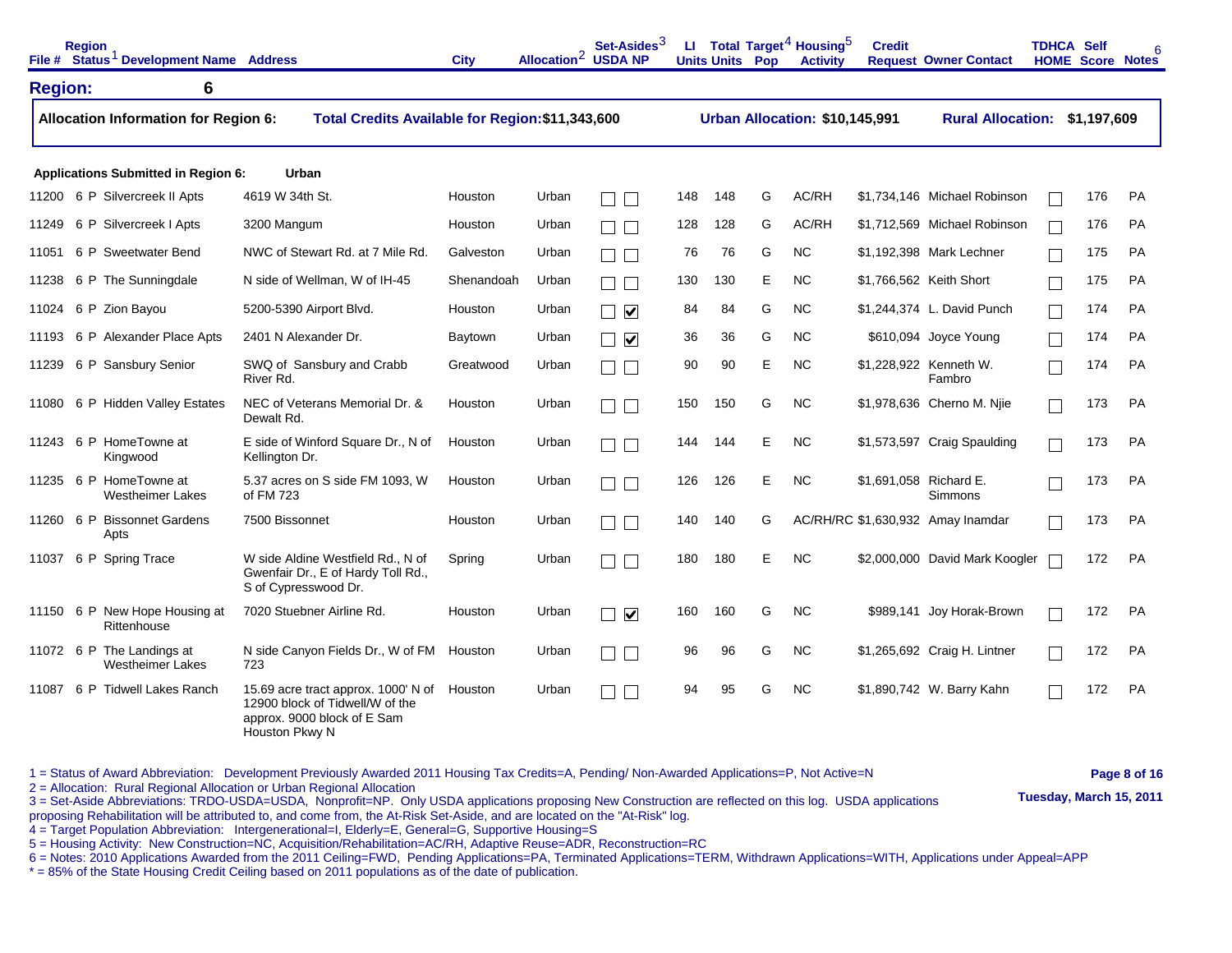|       | <b>Region</b><br>File # Status <sup>1</sup> Development Name Address |                                                                                                      | <b>City</b>     | Allocation <sup>2</sup> | Set-Asides <sup>3</sup><br><b>USDA NP</b> |     | <b>Units Units</b> | Pop | LI Total Target <sup>4</sup> Housing <sup>5</sup><br><b>Activity</b> | <b>Credit</b>           | <b>Request Owner Contact</b>      | <b>TDHCA Self</b><br><b>HOME Score Notes</b> |     | 6          |
|-------|----------------------------------------------------------------------|------------------------------------------------------------------------------------------------------|-----------------|-------------------------|-------------------------------------------|-----|--------------------|-----|----------------------------------------------------------------------|-------------------------|-----------------------------------|----------------------------------------------|-----|------------|
| 11049 | 6 P The Palisades of<br>Inwood                                       | 5800 W Mount Houston Rd.                                                                             | Houston         | Urban                   |                                           | 127 | 127                | E   | <b>NC</b>                                                            |                         | \$1,633,534 Marvalette Hunter     |                                              | 172 | PA         |
| 11149 | 6 P Branch Village Apts                                              | 7601 Curry St.                                                                                       | Houston         | Urban                   |                                           | 160 | 160                | G   | AC/RH                                                                |                         | \$1,674,049 Mark Moorhouse        |                                              | 171 | <b>PA</b>  |
| 11078 | 6 P Light Rail Lofts at<br><b>Midtown Terrace</b>                    | 4600 Main St.                                                                                        | Houston         | Urban                   |                                           | 105 | 105                | G   | <b>ADR</b>                                                           |                         | \$755,960 Tim Cantwell            |                                              | 171 | <b>PA</b>  |
|       | 11096 6 P Mariposa at Calder<br>Drive                                | approx. the 1100 block of M 517 W                                                                    | League City     | Urban                   |                                           | 176 | 180                | Е   | NC.                                                                  |                         | \$2,000,000 Stuart Shaw           |                                              | 171 | <b>PA</b>  |
|       | 11255 6 P Justice Park Senior<br>Villas                              | Justice Park Dr. N of W 43rd                                                                         | Houston         | Urban                   |                                           | 144 | 144                | Е   | <b>NC</b>                                                            |                         | \$1,799,961 Chris Richardson      |                                              | 169 | <b>PA</b>  |
| 11022 | 6 P East Houston Gardens                                             | 7600 E Houston Rd.                                                                                   | Houston         | Urban                   |                                           | 86  | 86                 | G   |                                                                      |                         | AC/RH/RC \$1,097,180 Amanda Haney |                                              | 169 | <b>PA</b>  |
| 11256 | 6 P Gardens at<br>Friendswood Lakes II                               | 1423 W. Parkwood Ave.                                                                                | Friendswood     | Urban                   |                                           | 36  | 36                 | Е   | <b>NC</b>                                                            |                         | \$582,552 Les Kilday              |                                              | 168 | <b>PA</b>  |
| 11137 | 6 P Genoa Ranch                                                      | 16.97 acre tract E of MLK Jr., S of<br>East Orem, and N of the approx.<br>4800 block of Almeda-Genoa | Houston         | Urban                   |                                           | 78  | 79                 | G   | <b>NC</b>                                                            |                         | \$1,583,573 John E. Hettig        |                                              | 168 | <b>PA</b>  |
| 11206 | 6 P Enclave on S. Main<br>Apts                                       | 12001 S Main St.                                                                                     | Houston         | Urban                   |                                           | 144 | 144                | G   | <b>NC</b>                                                            | \$1,880,249 Bert Magill |                                   |                                              | 167 | <b>PA</b>  |
| 11177 | 6 P Trinity East Village                                             | 14 contiguous parcels bordered by<br>St. Charles St., Tuam St., Live<br>Oak St. and McGowen St.      | Houston         | Urban                   | $\blacktriangledown$                      | 70  | 70                 | Е   | <b>NC</b>                                                            |                         | \$977,500 Tina Council            |                                              | 164 | <b>PA</b>  |
|       | 11023 6 P Zion Valley                                                | 2635 FM 2920                                                                                         | Spring          | Urban                   | $\blacktriangledown$                      | 192 | 192                | Е   | <b>NC</b>                                                            |                         | \$1,549,524 L. David Punch        |                                              | 0   | <b>APP</b> |
|       |                                                                      |                                                                                                      |                 |                         | Total: 3,100 3,106                        |     |                    |     |                                                                      | \$38,042,945            |                                   |                                              |     |            |
|       | <b>Applications Submitted in Region 6:</b>                           | Rural                                                                                                |                 |                         |                                           |     |                    |     |                                                                      |                         |                                   |                                              |     |            |
| 11046 | 6 P Buckhorn Place                                                   | NWC of IH-45 & Smither Rd.                                                                           | Huntsville      | Rural                   |                                           | 76  | 76                 | G   | <b>NC</b>                                                            |                         | \$1,099,408 Chris Dischinger      |                                              | 175 | <b>PA</b>  |
| 11039 | 6 P Timberbrook Village                                              | E side of Nichols Sawmill Rd. b/t<br>Sara Ln. and Sanders St.                                        | Magnolia        | Rural                   |                                           | 80  | 80                 | G   | NC.                                                                  |                         | \$1,060,000 David Mark Koogler    |                                              | 171 | <b>PA</b>  |
| 11257 | <b>Brazos Senior Villas</b><br>6 P                                   | SEC of FM 2218 and Reading Rd.                                                                       | Rosenberg       | Rural                   |                                           | 80  | 80                 | Ε   | <b>NC</b>                                                            | \$1,047,374 Les Kilday  |                                   |                                              | 169 | <b>PA</b>  |
|       | 11167 6 P The Monarch at Bay<br>Prairie                              | 12th St., NW of Moore Ave<br>Intersection.                                                           | <b>Bay City</b> | Rural                   | $\blacktriangledown$                      | 74  | 80                 | Ε   | NC.                                                                  |                         | \$975,021 Ron Williams            | $\blacktriangledown$                         | 168 | <b>PA</b>  |
|       |                                                                      |                                                                                                      |                 |                         | Total:                                    | 310 | 316                |     |                                                                      | \$4,181,803             |                                   |                                              |     |            |
|       | <b>30 Applications in Region</b>                                     |                                                                                                      |                 |                         | <b>Region Total: 3,410 3,422</b>          |     |                    |     |                                                                      | \$42,224,748            |                                   |                                              |     |            |

1 = Status of Award Abbreviation: Development Previously Awarded 2011 Housing Tax Credits=A, Pending/ Non-Awarded Applications=P, Not Active=N **Page 9 of 16** 

2 = Allocation: Rural Regional Allocation or Urban Regional Allocation<br>3 = Set-Aside Abbreviations: TRDO-USDA=USDA, Nonprofit=NP. Only USDA applications proposing New Construction are reflected on this log. USDA applicatio

proposing Rehabilitation will be attributed to, and come from, the At-Risk Set-Aside, and are located on the "At-Risk" log.

4 = Target Population Abbreviation: Intergenerational=I, Elderly=E, General=G, Supportive Housing=S

5 = Housing Activity: New Construction=NC, Acquisition/Rehabilitation=AC/RH, Adaptive Reuse=ADR, Reconstruction=RC

6 = Notes: 2010 Applications Awarded from the 2011 Ceiling=FWD, Pending Applications=PA, Terminated Applications=TERM, Withdrawn Applications=WITH, Applications under Appeal=APP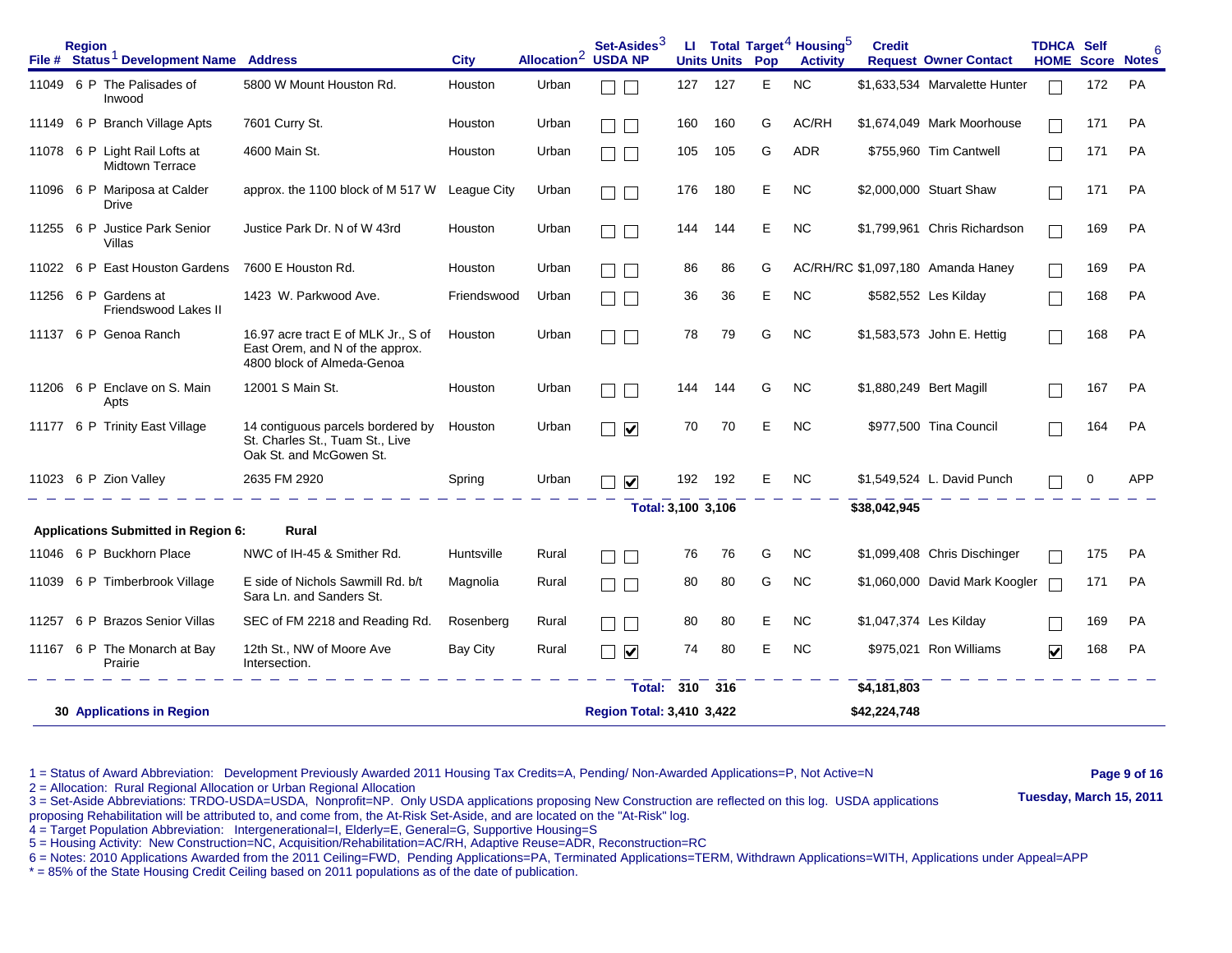|                | <b>Region</b> | File # Status <sup>1</sup> Development Name Address |                                                             | <b>City</b> | Allocation <sup>2</sup> | Set-Asides <sup>3</sup><br><b>USDA NP</b> | ш   | <b>Units Units Pop</b> | Total Target <sup>4</sup> Housing <sup>5</sup> | <b>Activity</b> | <b>Credit</b>                 | <b>Request Owner Contact</b> | <b>TDHCA Self</b>       |           | <b>HOME Score Notes</b> |
|----------------|---------------|-----------------------------------------------------|-------------------------------------------------------------|-------------|-------------------------|-------------------------------------------|-----|------------------------|------------------------------------------------|-----------------|-------------------------------|------------------------------|-------------------------|-----------|-------------------------|
| <b>Region:</b> |               | 7                                                   |                                                             |             |                         |                                           |     |                        |                                                |                 |                               |                              |                         |           |                         |
|                |               | <b>Allocation Information for Region 7:</b>         | Total Credits Available for Region: \$2,574,457             |             |                         |                                           |     |                        |                                                |                 | Urban Allocation: \$1,979,019 | <b>Rural Allocation:</b>     |                         | \$595,439 |                         |
|                |               | <b>Applications Submitted in Region 7:</b>          | Urban                                                       |             |                         |                                           |     |                        |                                                |                 |                               |                              |                         |           |                         |
|                |               | Valley                                              | 11218 7 P The Works at Pleasant 835 N. Pleasant Valley Rd.  | Austin      | Urban                   | $\blacktriangledown$                      | 36  | 36                     | G                                              | <b>NC</b>       |                               | \$488.350 Susan McDowell     |                         | 173       | PA                      |
|                |               | 11217 7 P The Overlook at Plum<br>Creek             | 4000 block of Cromwell Dr.                                  | Kyle        | Urban                   |                                           | 80  | 94                     | Е                                              | NC.             |                               | \$962,308 Diana McIver       | $\overline{\mathbf{v}}$ | 172       | PA                      |
|                |               | 11123 7 P Allegre Point                             | IH-35 and Fleischer Rd.                                     | Austin      | Urban                   |                                           | 180 | 184                    | G                                              | NC.             |                               | \$2,000,000 Kenneth Lewis    |                         | 171       | PA                      |
| 11071          |               | 7 P Heritage Oak Hill                               | 9000 Manchaca Rd.                                           | Austin      | Urban                   |                                           | 96  | 96                     | Е                                              | <b>NC</b>       |                               | \$1,311,149 Daniel Allgeier  |                         | 170       | PA                      |
|                |               | 11250 7 P Cypress Creek at Four<br>Seasons          | approx. 0.1 miles E of FM 150 &<br>Lehman Rd. on Lehman Rd. | Kyle        | Urban                   |                                           | 156 | 160                    | G                                              | <b>NC</b>       |                               | \$2,060,759 Stuart Shaw      | $\overline{\mathbf{v}}$ | 167       | PA                      |
|                |               |                                                     |                                                             |             |                         | <b>Total:</b>                             | 548 | 570                    |                                                |                 | \$6,822,566                   |                              |                         |           |                         |
|                |               | <b>Applications Submitted in Region 7:</b>          | Rural                                                       |             |                         |                                           |     |                        |                                                |                 |                               |                              |                         |           |                         |
| 11077          |               | 7 P Main Street Commons                             | E side of Main St., S of Carlos<br>Parker                   | Taylor      | Rural                   |                                           | 75  | 75                     | Е                                              | <b>NC</b>       |                               | \$1,061,857 Michael Roderer  | $\blacktriangledown$    | 173       | PA                      |
|                |               | 11140 7 P Villas of Giddings                        | 40 lots in Rolling Oaks Subdivision                         | Giddings    | Rural                   | $\Box$                                    | 35  | 36                     | G                                              | <b>NC</b>       |                               | \$733,728 Kelly Garrett      | $\overline{\mathbf{v}}$ | 171       | <b>PA</b>               |
| 11041          |               | 7 P Riverwood Commons                               | SEC of Old Austin Hwy & Hasler<br>Blvd.                     | Bastrop     | Rural                   |                                           | 36  | 36                     | Е                                              | <b>NC</b>       |                               | \$622,937 Will Markel        | $\overline{\mathbf{v}}$ | 171       | <b>PA</b>               |
|                |               |                                                     |                                                             |             |                         | Total:                                    | 146 | 147                    |                                                |                 | \$2,418,522                   |                              |                         |           |                         |
|                |               | 8 Applications in Region                            |                                                             |             |                         | <b>Region Total:</b>                      | 694 | 717                    |                                                |                 | \$9,241,088                   |                              |                         |           |                         |

1 = Status of Award Abbreviation: Development Previously Awarded 2011 Housing Tax Credits=A, Pending/ Non-Awarded Applications=P, Not Active=N **Page 10 of 16** 

2 = Allocation: Rural Regional Allocation or Urban Regional Allocation<br>3 = Set-Aside Abbreviations: TRDO-USDA=USDA, Nonprofit=NP. Only USDA applications proposing New Construction are reflected on this log. USDA applicatio

proposing Rehabilitation will be attributed to, and come from, the At-Risk Set-Aside, and are located on the "At-Risk" log.

4 = Target Population Abbreviation: Intergenerational=I, Elderly=E, General=G, Supportive Housing=S

5 = Housing Activity: New Construction=NC, Acquisition/Rehabilitation=AC/RH, Adaptive Reuse=ADR, Reconstruction=RC

6 = Notes: 2010 Applications Awarded from the 2011 Ceiling=FWD, Pending Applications=PA, Terminated Applications=TERM, Withdrawn Applications=WITH, Applications under Appeal=APP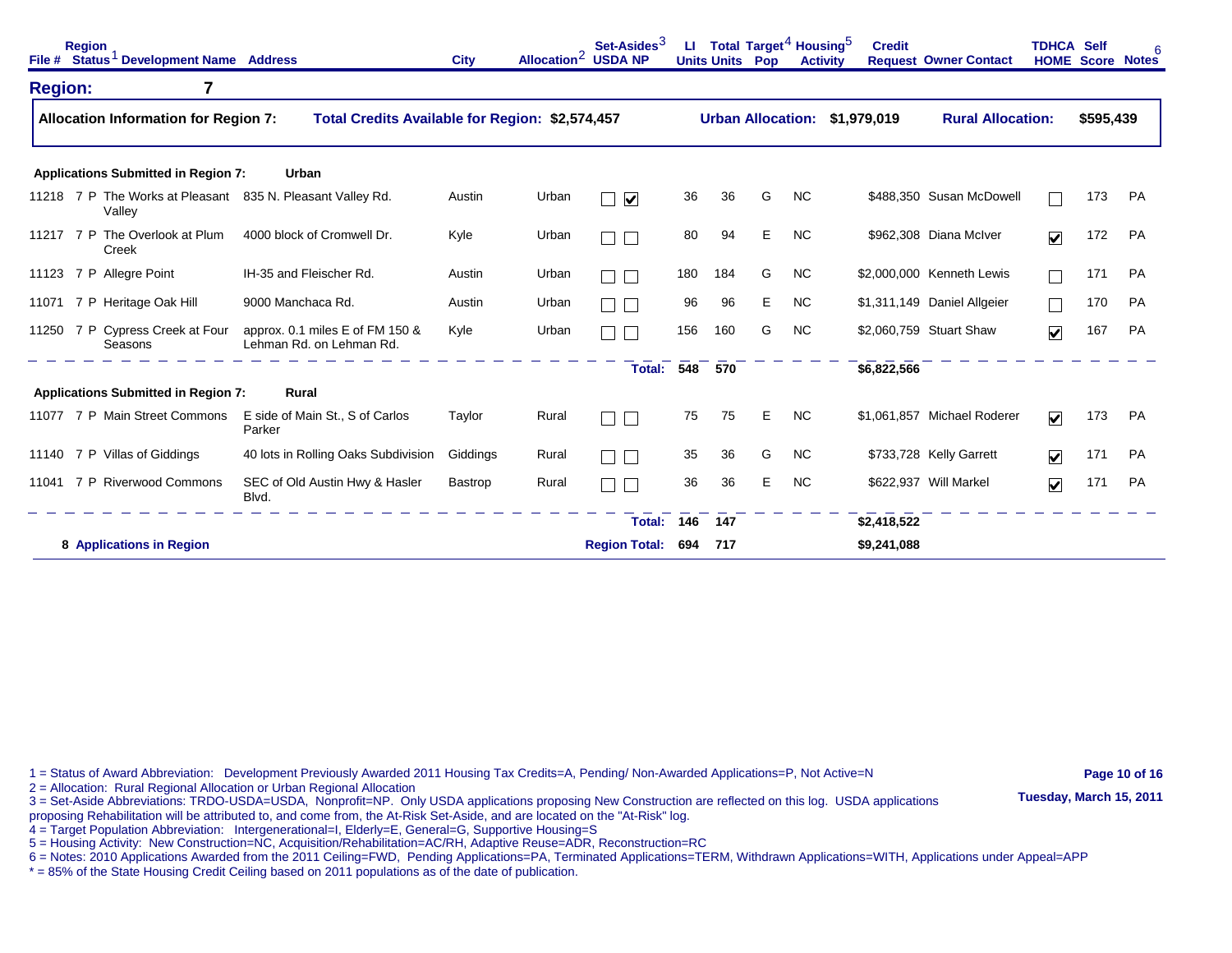| File #         | <b>Region</b> | Status <sup>1</sup> Development Name Address |                                                                                           | <b>City</b>      | Allocation <sup>2</sup> | Set-Asides $3$<br><b>USDA NP</b> | u.  | Total Target <sup>4</sup> Housing <sup>5</sup><br><b>Units Units Pop</b> |   |           | <b>Credit</b><br><b>Activity</b> | <b>Request Owner Contact</b>          | <b>TDHCA Self</b>    | <b>HOME Score Notes</b> |           |
|----------------|---------------|----------------------------------------------|-------------------------------------------------------------------------------------------|------------------|-------------------------|----------------------------------|-----|--------------------------------------------------------------------------|---|-----------|----------------------------------|---------------------------------------|----------------------|-------------------------|-----------|
| <b>Region:</b> |               | 8                                            |                                                                                           |                  |                         |                                  |     |                                                                          |   |           |                                  |                                       |                      |                         |           |
|                |               | <b>Allocation Information for Region 8:</b>  | Total Credits Available for Region: \$2,587,219                                           |                  |                         |                                  |     | <b>Urban Allocation:</b>                                                 |   |           | \$1,991,475                      | <b>Rural Allocation:</b>              |                      | \$595,744               |           |
|                |               | <b>Applications Submitted in Region 8:</b>   | Urban                                                                                     |                  |                         |                                  |     |                                                                          |   |           |                                  |                                       |                      |                         |           |
| 11057          |               | 8 P The Mercer                               | Austin's Colony Pkwy b/t Hwy 6 &<br>Boonville Rd.                                         | <b>Bryan</b>     | Urban                   |                                  | 152 | 156                                                                      | G | <b>NC</b> |                                  | \$1,760,291 Mark Musemeche            |                      | 175                     | <b>PA</b> |
| 11241          |               | 8 P Park Hudson Senior                       | SWC of Cross Park and FM 158                                                              | <b>Bryan</b>     | Urban                   |                                  | 90  | 90                                                                       | E | <b>NC</b> |                                  | \$1,245,984 Paul Milosevich           |                      | 175                     | <b>PA</b> |
| 11094          |               | 8 P Mariposa at Highway 6                    | approx. 0.15 miles S of Boonville<br>Rd. and Wildflower Dr. (W side of<br>Wildflower Dr.) | <b>Bryan</b>     | Urban                   |                                  | 156 | 160                                                                      | Е | <b>NC</b> |                                  | \$2,000,000 Stuart Shaw               |                      | 174                     | <b>PA</b> |
| 11065          | 8 P           | <b>Robinson Senior</b><br>Villages           | San Benito Rd. & Santa Anna Rd.                                                           | Robinson         | Urban                   |                                  | 120 | 120                                                                      | Е | <b>NC</b> | \$1,649,897 Tim Lang             |                                       |                      | 173                     | PA        |
| 11169          |               | 8 P Merritt Bryan Station<br>Senior Village  | N of Hwy 6 and W of Old Reliance<br>Rd.                                                   | <b>Bryan</b>     | Urban                   |                                  | 144 | 144                                                                      | E | <b>NC</b> |                                  | \$1,811,478 Colby Denison             |                      | 172                     | <b>PA</b> |
| 11027          | 8 P           | <b>Brookview Village</b>                     | 100 block W Hwy 190                                                                       | Copperas<br>Cove | Urban                   |                                  | 96  | 96                                                                       | Е | <b>NC</b> |                                  | \$1,038,574 Granger MacDonald         |                      | 171                     | <b>PA</b> |
| 11214          |               | 8 P Cobblestone Village                      | Highpoint Dr. near Braircrest Dr.                                                         | <b>Bryan</b>     | Urban                   |                                  | 68  | 68                                                                       | Е | <b>NC</b> |                                  | \$870,480 Emanuel H.<br>Glockzin, Jr. | $\blacktriangledown$ | 171                     | <b>PA</b> |
|                |               |                                              |                                                                                           |                  |                         | <b>Total:</b>                    | 826 | 834                                                                      |   |           | \$10,376,704                     |                                       |                      |                         |           |
|                |               | <b>Applications Submitted in Region 8:</b>   | Rural                                                                                     |                  |                         |                                  |     |                                                                          |   |           |                                  |                                       |                      |                         |           |
|                |               | 11202 8 P Hunter's Chase Senior<br>Apts      | N side of E Belton Ave., E of<br>Yoakum                                                   | Rockdale         | Rural                   |                                  | 80  | 80                                                                       | Е | <b>NC</b> |                                  | \$1,000,000 Gary Maddock              |                      | 170                     | PA        |
|                |               |                                              |                                                                                           |                  |                         | Total:                           | 80  | 80                                                                       |   |           | \$1,000,000                      |                                       |                      |                         |           |
|                |               | 8 Applications in Region                     |                                                                                           |                  |                         | <b>Region Total:</b>             | 906 | 914                                                                      |   |           | \$11,376,704                     |                                       |                      |                         |           |

1 = Status of Award Abbreviation: Development Previously Awarded 2011 Housing Tax Credits=A, Pending/ Non-Awarded Applications=P, Not Active=N **Page 11 of 16** 

2 = Allocation: Rural Regional Allocation or Urban Regional Allocation<br>3 = Set-Aside Abbreviations: TRDO-USDA=USDA, Nonprofit=NP. Only USDA applications proposing New Construction are reflected on this log. USDA applicatio

proposing Rehabilitation will be attributed to, and come from, the At-Risk Set-Aside, and are located on the "At-Risk" log.

4 = Target Population Abbreviation: Intergenerational=I, Elderly=E, General=G, Supportive Housing=S

5 = Housing Activity: New Construction=NC, Acquisition/Rehabilitation=AC/RH, Adaptive Reuse=ADR, Reconstruction=RC

6 = Notes: 2010 Applications Awarded from the 2011 Ceiling=FWD, Pending Applications=PA, Terminated Applications=TERM, Withdrawn Applications=WITH, Applications under Appeal=APP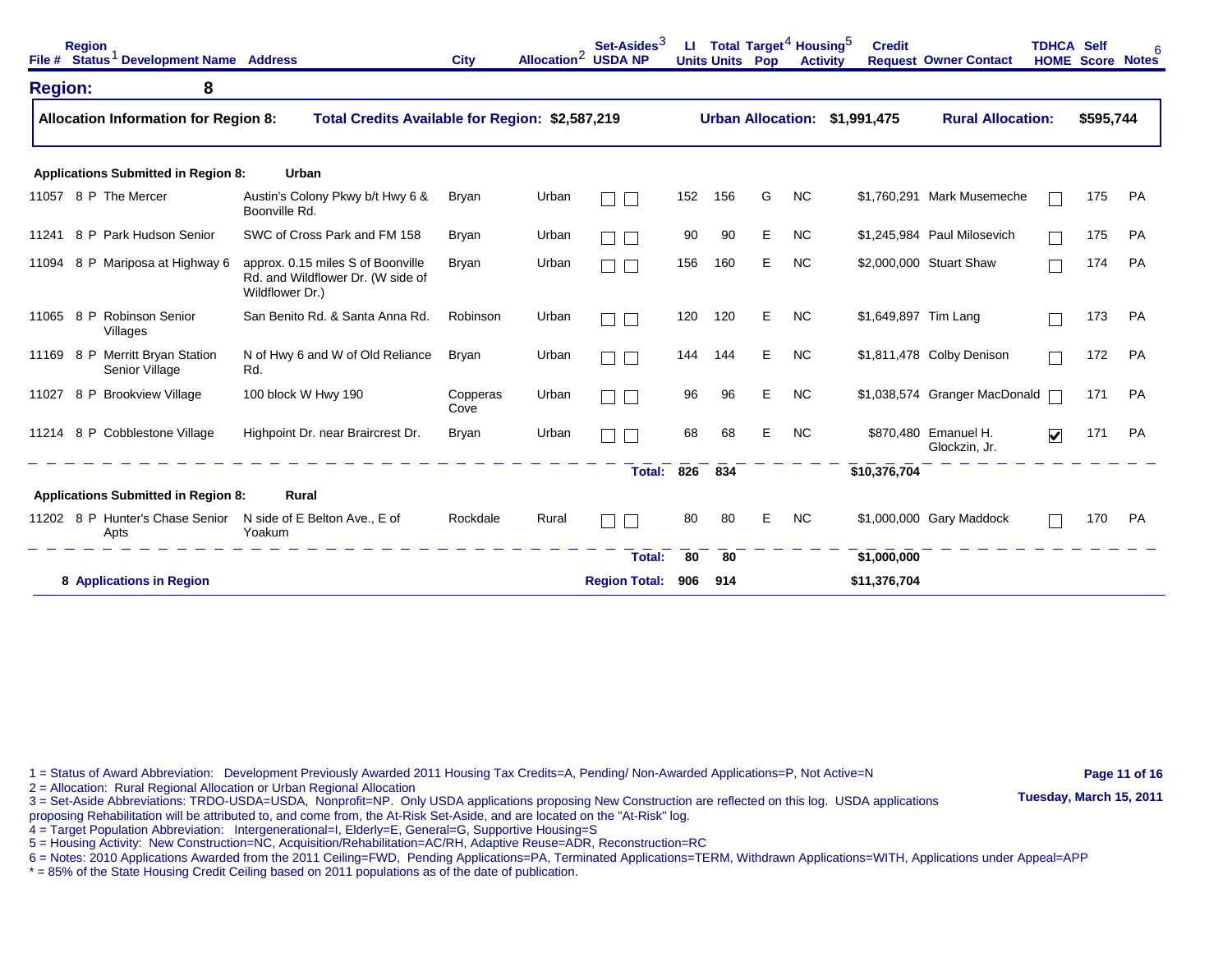|                | <b>Region</b><br>File # Status <sup>1</sup> Development Name Address |   |                                                     | <b>City</b>    | Allocation $\sim$ | Set-Asides <sup>3</sup><br><b>USDA NP</b> | ш   | <b>Units Units</b> | Total Target <sup>4</sup> Housing <sup>5</sup><br>Pop | <b>Activity</b> | <b>Credit</b> | <b>Request Owner Contact</b>          | <b>TDHCA Self</b> |           | 6<br><b>HOME Score Notes</b> |
|----------------|----------------------------------------------------------------------|---|-----------------------------------------------------|----------------|-------------------|-------------------------------------------|-----|--------------------|-------------------------------------------------------|-----------------|---------------|---------------------------------------|-------------------|-----------|------------------------------|
| <b>Region:</b> |                                                                      | 9 |                                                     |                |                   |                                           |     |                    |                                                       |                 |               |                                       |                   |           |                              |
|                | <b>Allocation Information for Region 9:</b>                          |   | Total Credits Available for Region: \$3,622,744     |                |                   |                                           |     |                    | <b>Urban Allocation:</b>                              |                 | \$2,966,715   | <b>Rural Allocation:</b>              |                   | \$656,029 |                              |
|                | <b>Applications Submitted in Region 9:</b>                           |   | Urban                                               |                |                   |                                           |     |                    |                                                       |                 |               |                                       |                   |           |                              |
| 11006          | 9 A The Terrace at Haven<br>for Hope                                 |   | N. San Marcos & Perez St.                           | San Antonio    | Urban             | $\blacktriangledown$                      | 140 | 140                | G                                                     | NC.             |               | \$1,638,351 Meghan Garza-<br>Oswald   |                   | 300       | <b>FWD</b>                   |
|                |                                                                      |   |                                                     |                |                   | <b>Total:</b>                             | 140 | 140                |                                                       |                 | \$1,638,351   |                                       |                   |           |                              |
|                | 11035 9 P E. Thurman Walker<br><b>Living Center</b>                  |   | 301 Spriggsdale                                     | San Antonio    | Urban             | $\blacktriangledown$                      | 200 | 200                | E.                                                    | <b>NC</b>       |               | \$2,000,000 Fernando Godinez          |                   | 172       | <b>PA</b>                    |
| 11156          | 9 P Montabella Senior                                                |   | NWC of Lakeview Dr. & Foster Rd.                    | San Antonio    | Urban             | $\overline{\mathsf{v}}$                   | 90  | 90                 | E                                                     | <b>NC</b>       |               | \$1,145,528 Susan R. Sheeran          |                   | 168       | <b>PA</b>                    |
| 11090          | 9 P Sutton Oaks II                                                   |   | approx. 750 Runnels Ave.                            | San Antonio    | Urban             | $\mathbf{I}$                              | 162 | 208                | G                                                     | <b>NC</b>       |               | \$2,000,000 Lourdes Castro<br>Ramirez |                   | 168       | <b>PA</b>                    |
|                |                                                                      |   |                                                     |                |                   | Total: 452 498                            |     |                    |                                                       |                 | \$5,145,528   |                                       |                   |           |                              |
|                | <b>Applications Submitted in Region 9:</b>                           |   | <b>Rural</b>                                        |                |                   |                                           |     |                    |                                                       |                 |               |                                       |                   |           |                              |
|                | 11073 9 P Cypress Run                                                |   | Kitty Hawk Rd. across from<br><b>Wagon Crossing</b> | Universal City | Rural             | $\mathbb{R}^n$<br>$\blacksquare$          | 80  | 80                 | G                                                     | <b>NC</b>       |               | \$1,070,658 Craig H. Lintner          |                   | 174       | PA                           |
|                | 11026 9 P Walnut Springs                                             |   | 1300 E Walnut St.                                   | Seguin         | Rural             |                                           | 80  | 80                 | Е                                                     | <b>NC</b>       |               | \$902,870 Granger MacDonald V         |                   | 172       | PA                           |
|                |                                                                      |   |                                                     |                |                   | Total:                                    | 160 | 160                |                                                       |                 | \$1,973,528   |                                       |                   |           |                              |
|                | <b>6 Applications in Region</b>                                      |   |                                                     |                |                   | <b>Region Total:</b>                      | 752 | 798                |                                                       |                 | \$8,757,407   |                                       |                   |           |                              |

1 = Status of Award Abbreviation: Development Previously Awarded 2011 Housing Tax Credits=A, Pending/ Non-Awarded Applications=P, Not Active=N **Page 12 of 16** 

2 = Allocation: Rural Regional Allocation or Urban Regional Allocation<br>3 = Set-Aside Abbreviations: TRDO-USDA=USDA, Nonprofit=NP. Only USDA applications proposing New Construction are reflected on this log. USDA applicatio

proposing Rehabilitation will be attributed to, and come from, the At-Risk Set-Aside, and are located on the "At-Risk" log.

4 = Target Population Abbreviation: Intergenerational=I, Elderly=E, General=G, Supportive Housing=S

5 = Housing Activity: New Construction=NC, Acquisition/Rehabilitation=AC/RH, Adaptive Reuse=ADR, Reconstruction=RC

6 = Notes: 2010 Applications Awarded from the 2011 Ceiling=FWD, Pending Applications=PA, Terminated Applications=TERM, Withdrawn Applications=WITH, Applications under Appeal=APP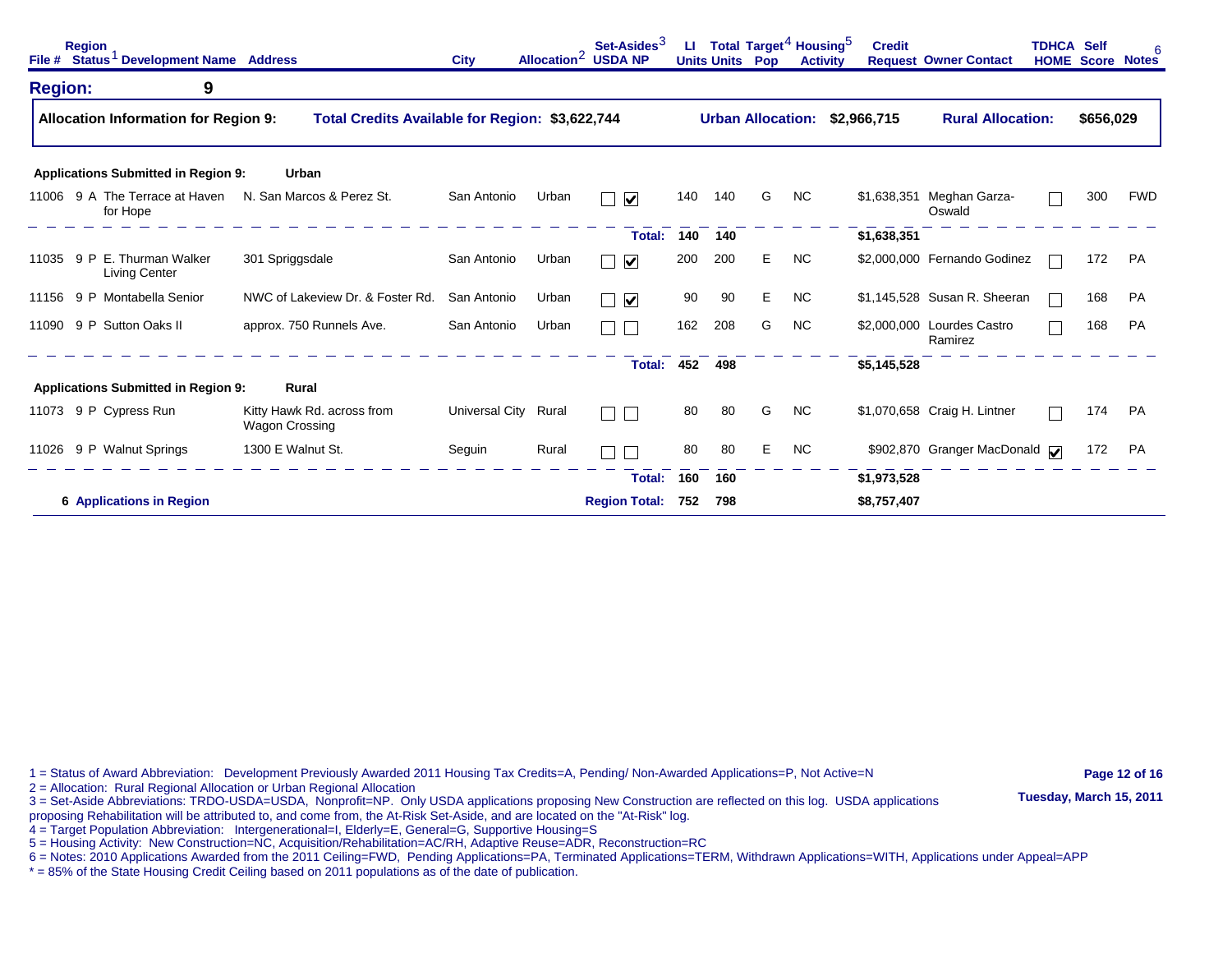| <b>Region</b><br>File # Status <sup>1</sup> Development Name Address |    |                                                     | <b>City</b>          | Allocation <sup>2</sup> | Set-Asides <sup>3</sup><br><b>USDA NP</b> | ш   | <b>Units Units Pop</b>   |   | Total Target <sup>4</sup> Housing <sup>5</sup><br><b>Activity</b> | <b>Credit</b>         | <b>Request Owner Contact</b>           | <b>TDHCA Self</b>       | <b>HOME Score Notes</b> |           |
|----------------------------------------------------------------------|----|-----------------------------------------------------|----------------------|-------------------------|-------------------------------------------|-----|--------------------------|---|-------------------------------------------------------------------|-----------------------|----------------------------------------|-------------------------|-------------------------|-----------|
| <b>Region:</b>                                                       | 10 |                                                     |                      |                         |                                           |     |                          |   |                                                                   |                       |                                        |                         |                         |           |
| <b>Allocation Information for Region 10:</b>                         |    | Total Credits Available for Region: \$1,969,583     |                      |                         |                                           |     | <b>Urban Allocation:</b> |   |                                                                   | \$1,202,967           | <b>Rural Allocation:</b>               |                         | \$766,616               |           |
| Applications Submitted in Region 10:                                 |    | Urban                                               |                      |                         |                                           |     |                          |   |                                                                   |                       |                                        |                         |                         |           |
| 11227 10 P Dolphin's Landing Apts                                    |    | 6402 Weber Rd.                                      | Corpus Christi Urban |                         | $\overline{\mathbf{v}}$                   | 218 | 218                      | G | AC/RH                                                             |                       | \$2,000,000 Michael Nguyen             |                         | 177                     | <b>PA</b> |
| 11045 10 P Lexington Vista                                           |    | NWC of Downing St.                                  | Corpus Christi Urban |                         |                                           | 100 | 100                      | Е | <b>NC</b>                                                         |                       | \$1,365,970 Mark Lechner               |                         | 174                     | PA        |
| 11050 10 P Palm Gardens                                              |    | NEC of Sandra Ln.                                   | Corpus Christi Urban |                         |                                           | 156 | 156                      | G | <b>NC</b>                                                         |                       | \$1,996,605 Mark Lechner               |                         | 174                     | <b>PA</b> |
| 11166 10 P The Palms at Leopard                                      |    | Palm Ave. b/t Lipan St. & Leopard<br>St.            | Corpus Christi Urban |                         |                                           | 120 | 120                      | G | <b>NC</b>                                                         | \$1,653,271 M. Steven | Henderson                              |                         | 173                     | <b>PA</b> |
| 11079 10 P Lexington Landing                                         |    | 1455 Southgate Dr.                                  | Corpus Christi Urban |                         | $\blacktriangledown$                      | 156 | 156                      | G |                                                                   |                       | AC/RH/RC \$2,000,000 Richard J. Franco |                         | 172                     | <b>PA</b> |
| 11168 10 P The Trails at Nodding<br>Pines                            |    | SW corner of Holly Road and<br><b>Nodding Pines</b> | Corpus Christi Urban |                         |                                           | 84  | 88                       | G | <b>NC</b>                                                         |                       | \$1,100,000 Janine Sisak               |                         | 170                     | PA        |
| 11025 10 P Seaside Manor                                             |    | SWC of FM 1069 and Gallion St.                      | Ingleside            | Urban                   |                                           | 100 | 100                      | E | <b>NC</b>                                                         |                       | \$1,097,081 Justin MacDonald           | $\overline{\mathbf{v}}$ | 165                     | <b>PA</b> |
|                                                                      |    |                                                     |                      |                         | Total:                                    | 934 | 938                      |   |                                                                   | \$11,212,927          |                                        |                         |                         |           |
| <b>Applications Submitted in Region 10:</b>                          |    | Rural                                               |                      |                         |                                           |     |                          |   |                                                                   |                       |                                        |                         |                         |           |
| 11208 10 P Amber Stone Apts                                          |    | 208 & 210 E Crockett St.                            | <b>Beeville</b>      | Rural                   |                                           | 64  | 64                       | G | AC/RH/RC                                                          |                       | \$689,273 Adrian Iglesias              | $\overline{\mathbf{v}}$ | 176                     | <b>PA</b> |
| 11021 10 P Candlestick Village                                       |    | 3901 Hwy 35 N                                       | Fulton               | Rural                   |                                           | 80  | 80                       | Е | <b>NC</b>                                                         |                       | \$1,048,780 Charles Holcomb            |                         | 173                     | <b>PA</b> |
| 11058 10 P Connell Villa                                             |    | 1605 E Santa Gertrudis                              | Kingsville           | Rural                   |                                           | 36  | 36                       | G | AC/RH/RC                                                          |                       | \$618,132 Cory Hinojosa                |                         | 170                     | <b>PA</b> |
|                                                                      |    |                                                     |                      |                         | Total:                                    | 180 | 180                      |   |                                                                   | \$2,356,185           |                                        |                         |                         |           |
| <b>10 Applications in Region</b>                                     |    |                                                     |                      |                         | <b>Region Total: 1,114 1,118</b>          |     |                          |   |                                                                   | \$13,569,112          |                                        |                         |                         |           |

1 = Status of Award Abbreviation: Development Previously Awarded 2011 Housing Tax Credits=A, Pending/ Non-Awarded Applications=P, Not Active=N **Page 13 of 16** 

2 = Allocation: Rural Regional Allocation or Urban Regional Allocation<br>3 = Set-Aside Abbreviations: TRDO-USDA=USDA, Nonprofit=NP. Only USDA applications proposing New Construction are reflected on this log. USDA applicatio

proposing Rehabilitation will be attributed to, and come from, the At-Risk Set-Aside, and are located on the "At-Risk" log.

4 = Target Population Abbreviation: Intergenerational=I, Elderly=E, General=G, Supportive Housing=S

5 = Housing Activity: New Construction=NC, Acquisition/Rehabilitation=AC/RH, Adaptive Reuse=ADR, Reconstruction=RC

6 = Notes: 2010 Applications Awarded from the 2011 Ceiling=FWD, Pending Applications=PA, Terminated Applications=TERM, Withdrawn Applications=WITH, Applications under Appeal=APP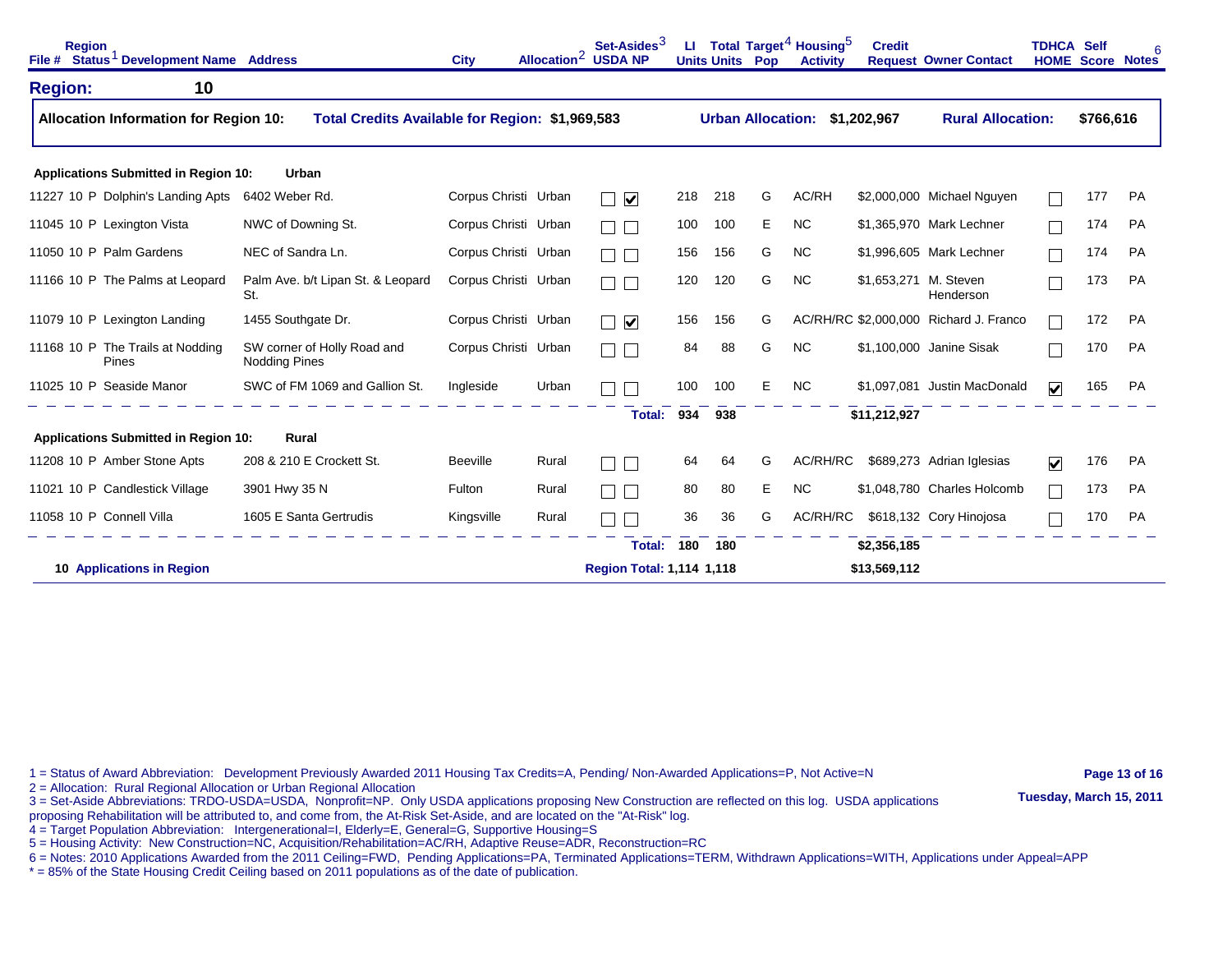| <b>Region</b><br>File # Status <sup>1</sup> Development Name Address |                                                         | <b>City</b>        |                           | Set-Asides $3$<br>Allocation <sup>2</sup> USDA NP | u.  | <b>Units Units Pop</b> |   | Total Target $^4$ Housing $^5$<br><b>Activity</b> | <b>Credit</b> | <b>Request Owner Contact</b>        | <b>TDHCA Self</b>               |             | <b>HOME Score Notes</b> |
|----------------------------------------------------------------------|---------------------------------------------------------|--------------------|---------------------------|---------------------------------------------------|-----|------------------------|---|---------------------------------------------------|---------------|-------------------------------------|---------------------------------|-------------|-------------------------|
| 11<br><b>Region:</b>                                                 |                                                         |                    |                           |                                                   |     |                        |   |                                                   |               |                                     |                                 |             |                         |
| <b>Allocation Information for Region 11:</b>                         | Total Credits Available for Region: \$4,114,753         |                    |                           |                                                   |     |                        |   | <b>Urban Allocation:</b>                          | \$2,655,037   | <b>Rural Allocation:</b>            |                                 | \$1,459,716 |                         |
| <b>Applications Submitted in Region 11:</b>                          | Urban                                                   |                    |                           |                                                   |     |                        |   |                                                   |               |                                     |                                 |             |                         |
| 11008 11 A Champion Homes at<br>Canyon Creek                         | 1700 N. Minnesota Ave.                                  | <b>Brownsville</b> | Urban                     |                                                   | 100 | 100                    | G | <b>NC</b>                                         |               | \$1,348,738 Saleem Jafar            |                                 | 300         | <b>FWD</b>              |
|                                                                      |                                                         |                    |                           | Total:                                            | 100 | 100                    |   |                                                   | \$1,348,738   |                                     |                                 |             |                         |
| 11232 11 P River Valley Apts                                         | 702 S M St.                                             | Harlingen          | Urban                     | $\blacktriangledown$                              | 104 | 104                    | G |                                                   |               | AC/RH/RC \$1,132,577 Rick J. Deyoe  |                                 | 177         | PA                      |
| 11031 11 P La Hacienda Apts.                                         | 3567 W. Business 83                                     | Harlingen          | Urban                     | $\blacktriangledown$                              | 55  | 56                     | G | AC/RH/RC                                          |               | \$783,316 Nick Mitchell-<br>Bennett | $\overline{\blacktriangledown}$ | 177         | PA                      |
| 11059 11 P Colonia Guadalupe                                         | 2000 San Francisco Ave.                                 | Laredo             | Urban                     |                                                   | 144 | 144                    | G |                                                   |               | AC/RH/RC \$1,710,260 Laura Llanes   |                                 | 176         | <b>PA</b>               |
| 11043 11 P La Serena                                                 | 10 acres SWC Hwy 83 and Tamm<br>Ln.                     | Harlingen          | Urban                     |                                                   | 156 | 156                    | G | <b>NC</b>                                         |               | \$2,000,000 Scott Brian             |                                 | 174         | <b>PA</b>               |
| 11048 11 P La Privada                                                | 10+/- acres off Chapin Rd. SEC                          | Edinburg           | Urban                     |                                                   | 156 | 156                    | G | <b>NC</b>                                         |               | \$2,000,000 Scott Brian             |                                 | 174         | PA                      |
| 11102 11 P Christie's Cove                                           | Ramsey Rd. and Lafayette Ave.                           | Harlingen          | Urban                     |                                                   | 125 | 125                    | G | <b>NC</b>                                         |               | \$1,961,722 Rene Sierra             |                                 | 170         | <b>PA</b>               |
| 11036 11 P Hidalgo Sr. Apts.                                         | 8.75 acres of the SWC of 2.5 Mile<br>Rd. and 8 Mile Rd. | Weslaco            | Urban                     |                                                   | 120 | 120                    | Е | <b>NC</b>                                         |               | \$1,414,753 Kimberly Keener         |                                 | 169         | PA                      |
| 11157 11 P Andalusia Pointe                                          | approx. 2200 SE of Hwy 77 &<br>County Rd. 508           | Combes             | Urban                     |                                                   | 104 | 104                    | G | <b>NC</b>                                         |               | \$1,455,633 Jared Hockema           |                                 | 169         | PA                      |
|                                                                      |                                                         |                    |                           | Total:                                            | 964 | 965                    |   |                                                   | \$12,458,261  |                                     |                                 |             |                         |
| <b>Applications Submitted in Region 11:</b>                          | Rural                                                   |                    |                           |                                                   |     |                        |   |                                                   |               |                                     |                                 |             |                         |
| 11009 11 A Sunflower Estates                                         | 404 Lion's Villa Ave.                                   | La Feria           | Rural                     | $\blacktriangledown$                              | 77  | 80                     | G | NC.                                               |               | \$1,010,136 Sunny K. Philip         | ✓                               | 300         | <b>FWD</b>              |
|                                                                      |                                                         |                    |                           | Total:                                            | 77  | 80                     |   |                                                   | \$1,010,136   |                                     |                                 |             |                         |
| 11105 11 P Aster Villas                                              | 2800 block of Veterans Blvd.                            | Del Rio            | Rural                     |                                                   | 80  | 80                     | G | NC.                                               |               | \$1,034,797 Clifton Phillips        |                                 | 166         | <b>PA</b>               |
|                                                                      |                                                         |                    |                           | Total:                                            | 80  | 80                     |   |                                                   | \$1,034,797   |                                     |                                 |             |                         |
| 11 Applications in Region                                            |                                                         |                    | Region Total: 1,221 1,225 |                                                   |     |                        |   | \$15,851,932                                      |               |                                     |                                 |             |                         |

1 = Status of Award Abbreviation: Development Previously Awarded 2011 Housing Tax Credits=A, Pending/ Non-Awarded Applications=P, Not Active=N **Page 14 of 16** 

2 = Allocation: Rural Regional Allocation or Urban Regional Allocation<br>3 = Set-Aside Abbreviations: TRDO-USDA=USDA, Nonprofit=NP. Only USDA applications proposing New Construction are reflected on this log. USDA applicatio proposing Rehabilitation will be attributed to, and come from, the At-Risk Set-Aside, and are located on the "At-Risk" log.

4 = Target Population Abbreviation: Intergenerational=I, Elderly=E, General=G, Supportive Housing=S

5 = Housing Activity: New Construction=NC, Acquisition/Rehabilitation=AC/RH, Adaptive Reuse=ADR, Reconstruction=RC

6 = Notes: 2010 Applications Awarded from the 2011 Ceiling=FWD, Pending Applications=PA, Terminated Applications=TERM, Withdrawn Applications=WITH, Applications under Appeal=APP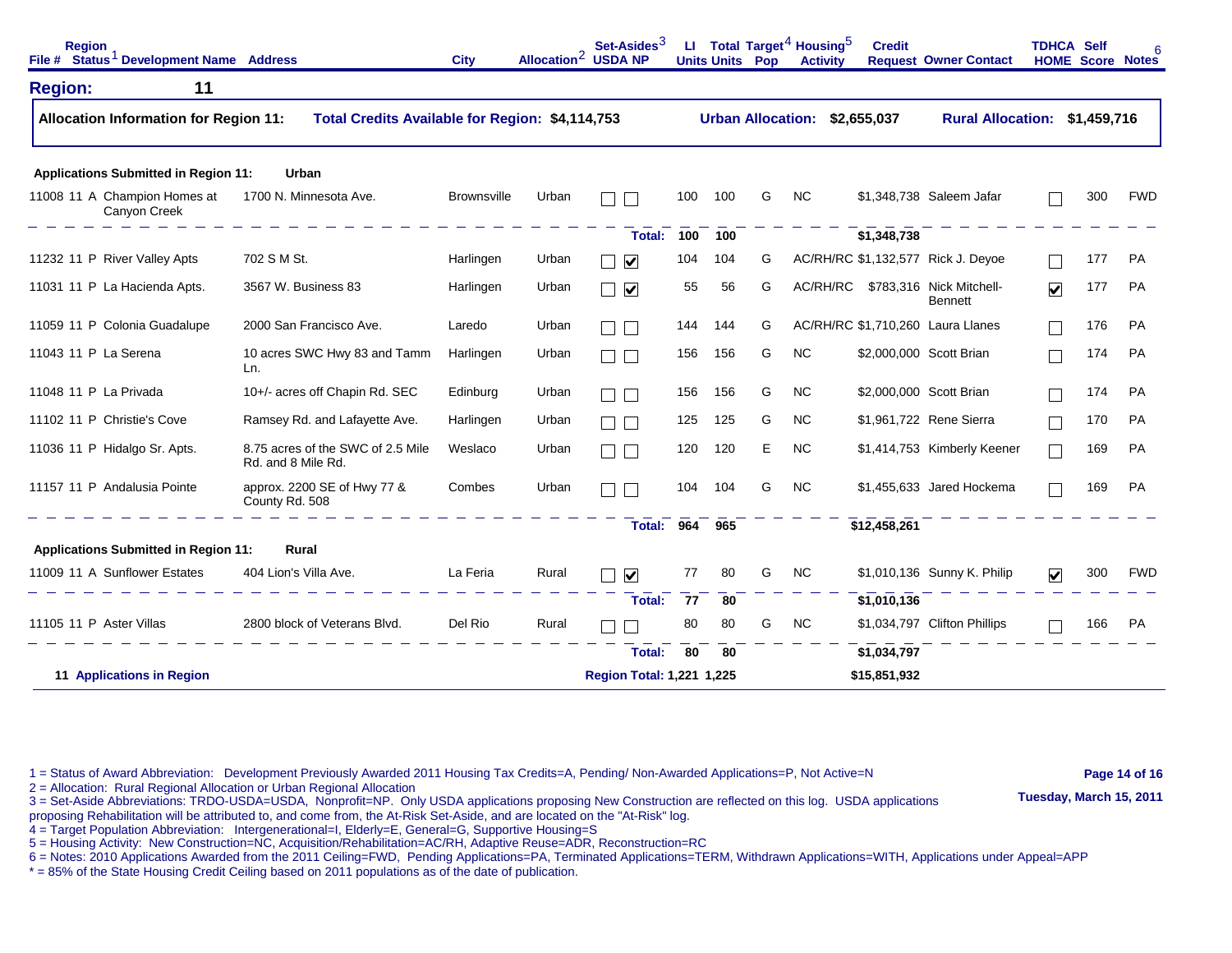| <b>Region</b><br>File # | Status <sup>1</sup> Development Name Address  |                                                         | <b>City</b> |       | Set-Asides <sup>3</sup><br>Allocation <sup>2</sup> USDA NP | ы   | Total Target <sup>4</sup> Housing <sup>5</sup><br><b>Units Units Pop</b> |    | <b>Activity</b> | <b>Credit</b> | <b>Request Owner Contact</b>     | <b>TDHCA Self</b> | <b>HOME Score</b> | 6<br><b>Notes</b> |
|-------------------------|-----------------------------------------------|---------------------------------------------------------|-------------|-------|------------------------------------------------------------|-----|--------------------------------------------------------------------------|----|-----------------|---------------|----------------------------------|-------------------|-------------------|-------------------|
| <b>Region:</b>          | 12                                            |                                                         |             |       |                                                            |     |                                                                          |    |                 |               |                                  |                   |                   |                   |
|                         | <b>Allocation Information for Region 12:</b>  | Total Credits Available for Region: \$1,619,625         |             |       |                                                            |     | <b>Urban Allocation:</b>                                                 |    |                 | \$1,054,563   | <b>Rural Allocation:</b>         |                   | \$565,061         |                   |
|                         | <b>Applications Submitted in Region 12:</b>   | Urban                                                   |             |       |                                                            |     |                                                                          |    |                 |               |                                  |                   |                   |                   |
|                         | 11237 12 P Summer Crest Senior<br>Development | N side of Summer Crest Dr., W of<br>FM 2288             | San Angelo  | Urban |                                                            | 90  | 90                                                                       | Е  | <b>NC</b>       |               | \$1,180,971 Chuck Hammonds       |                   | 174               | <b>PA</b>         |
|                         | 11226 12 P Clear Springs                      | 7700 E Bankhead Hwy                                     | Odessa      | Urban | $\blacktriangledown$                                       | 140 | 140                                                                      | E. | <b>NC</b>       |               | \$1,753,480 Maribel Estrella     |                   | 173               | <b>PA</b>         |
|                         | 11151 12 P Sage Brush Apts                    | Tradewinds Blvd. N of IH-20<br><b>Business</b>          | Midland     | Urban | L                                                          | 77  | 78                                                                       | Е  | NC.             |               | \$942,786 Vaughn C.<br>Zimmerman |                   | 170               | PA                |
|                         | 11165 12 P Playa Del Pueblo                   | Approx 400 linear feet East of S<br>Terrell St. & IH-20 | Midland     | Urban | $\overline{\mathbf{v}}$                                    | 96  | 96                                                                       | G  | <b>NC</b>       |               | \$1,315,954 David Diaz           |                   | 165               | PA                |
|                         | 11261 12 P North Angelo Housing<br>Estates    | various scattered sites                                 | San Angelo  | Urban | $\overline{\mathbf{v}}$                                    | 36  | 36                                                                       | G  | <b>NC</b>       |               | \$494,376 Terry Shaner           |                   | 149               | <b>PA</b>         |
|                         |                                               |                                                         |             |       | Total:                                                     | 439 | 440                                                                      |    |                 | \$5,687,567   |                                  |                   |                   |                   |
|                         | <b>Applications Submitted in Region 12:</b>   | Rural                                                   |             |       |                                                            |     |                                                                          |    |                 |               |                                  |                   |                   |                   |
| 11181 12 P Dunes Apts   |                                               | SE Ave. G at SE 3rd St.                                 | Seminole    | Rural |                                                            | 60  | 60                                                                       | G  | <b>NC</b>       |               | \$664,268 Kelly Holden           |                   | 139               | PA                |
|                         |                                               |                                                         |             |       | Total:                                                     | 60  | 60                                                                       |    |                 | \$664,268     |                                  |                   |                   |                   |
|                         | <b>6 Applications in Region</b>               |                                                         |             |       | <b>Region Total:</b>                                       | 499 | 500                                                                      |    |                 | \$6,351,835   |                                  |                   |                   |                   |

1 = Status of Award Abbreviation: Development Previously Awarded 2011 Housing Tax Credits=A, Pending/ Non-Awarded Applications=P, Not Active=N **Page 15 of 16** 

2 = Allocation: Rural Regional Allocation or Urban Regional Allocation<br>3 = Set-Aside Abbreviations: TRDO-USDA=USDA, Nonprofit=NP. Only USDA applications proposing New Construction are reflected on this log. USDA applicatio

proposing Rehabilitation will be attributed to, and come from, the At-Risk Set-Aside, and are located on the "At-Risk" log.

4 = Target Population Abbreviation: Intergenerational=I, Elderly=E, General=G, Supportive Housing=S

5 = Housing Activity: New Construction=NC, Acquisition/Rehabilitation=AC/RH, Adaptive Reuse=ADR, Reconstruction=RC

6 = Notes: 2010 Applications Awarded from the 2011 Ceiling=FWD, Pending Applications=PA, Terminated Applications=TERM, Withdrawn Applications=WITH, Applications under Appeal=APP